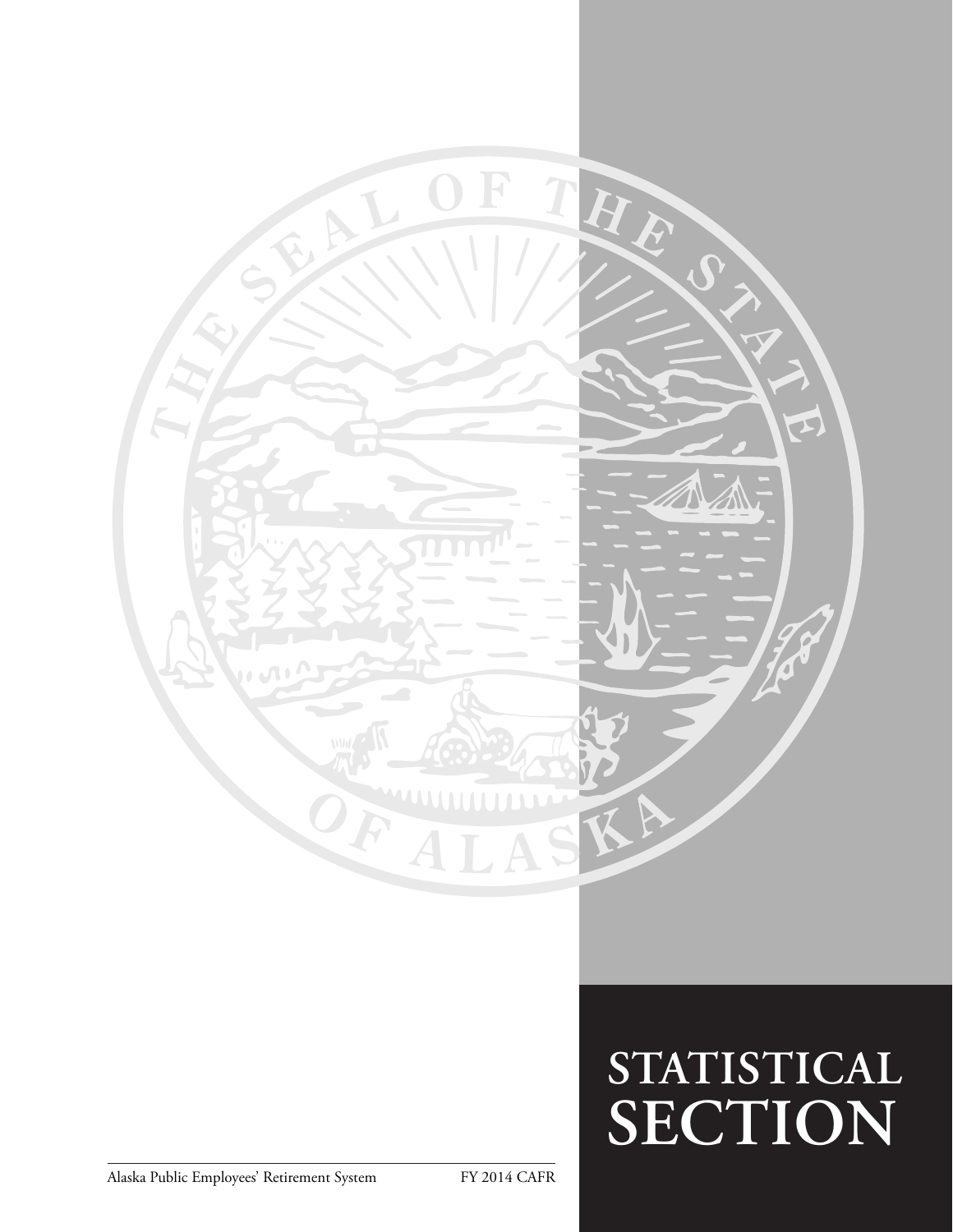#### **STATISTICAL SECTION OVERVIEW**

The statistical section of the Public Employees' Retirement System (System) comprehensive annual financial report provides additional detail in the form of financial trends, operating statistics and demographic information. This data is provided to enhance the reader's understanding of the System.

| These schedules contain financial trend information utilizing a multi-year presentation so the<br>reader can better understand how the System's financial performance has changed over time.<br>Financial information is presented on an accrual basis. |
|---------------------------------------------------------------------------------------------------------------------------------------------------------------------------------------------------------------------------------------------------------|
|                                                                                                                                                                                                                                                         |
| These schedules contain detailed benefit payment information to provide the reader a better<br>understanding of the pension benefits provided by the Division.                                                                                          |
|                                                                                                                                                                                                                                                         |

These schedules contain detailed demographic data to provide the reader a better understanding of the membership and employer participation in the System.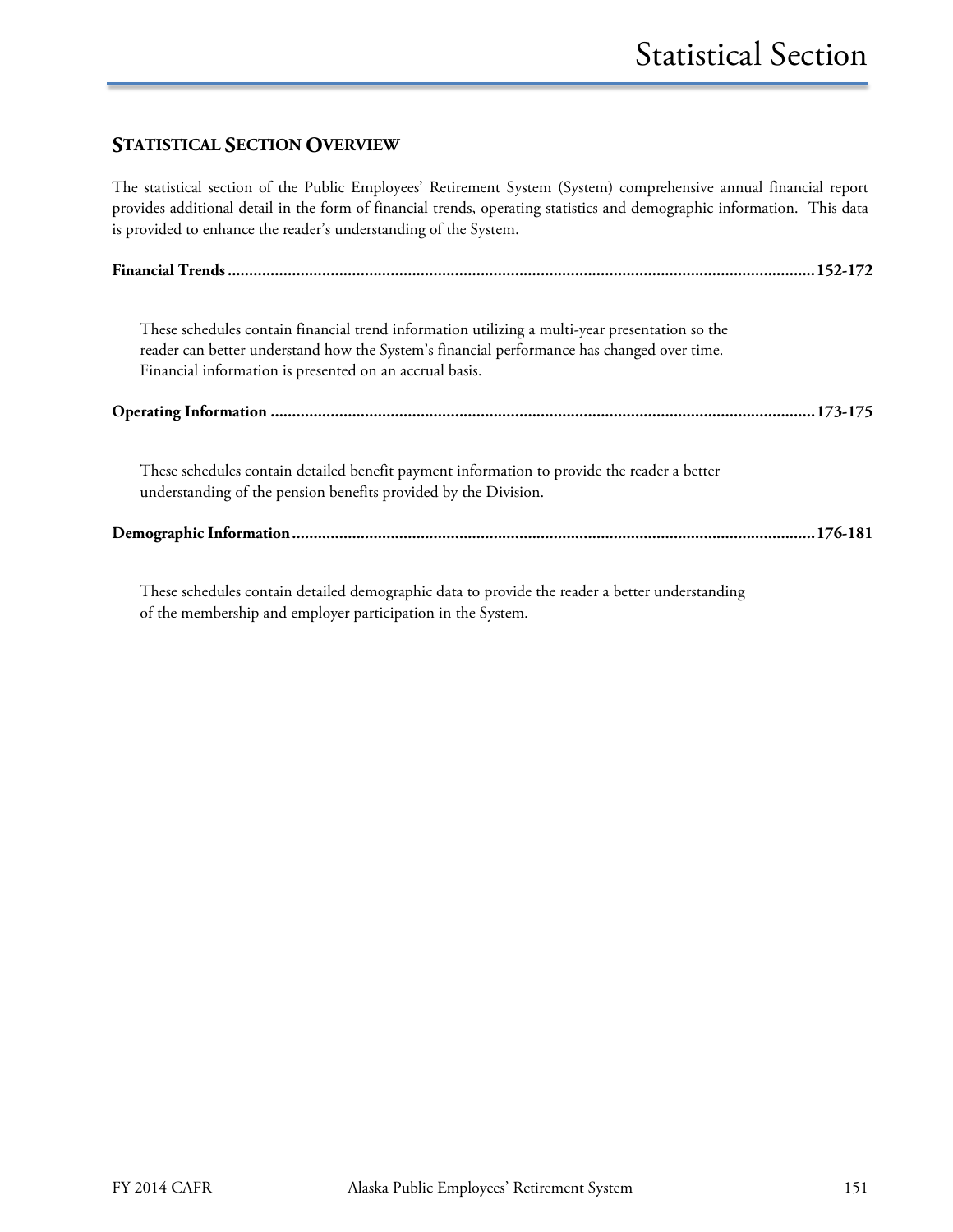| <b>Public Employees' Retirement System</b><br><b>Defined Benefit Pension</b><br><b>Changes in Fiduciary Net Position</b><br>(In thousands) |                                                                  |                          |                   |                                                                        |                                                         |  |  |
|--------------------------------------------------------------------------------------------------------------------------------------------|------------------------------------------------------------------|--------------------------|-------------------|------------------------------------------------------------------------|---------------------------------------------------------|--|--|
| Year<br>Ended<br>June 30                                                                                                                   | <b>Fiduciary Net</b><br>Position,<br><b>Beginning of</b><br>Year | <b>Additions</b>         | <b>Deductions</b> | Increase /<br>(Decrease) in<br><b>Fiduciary Net</b><br><b>Position</b> | <b>Fiduciary Net</b><br>Position,<br><b>End of Year</b> |  |  |
| 2005                                                                                                                                       | \$<br>8,177,306                                                  | $\mathcal{S}$<br>985,151 | \$<br>571,705     | \$<br>413,446                                                          | \$8,590,752                                             |  |  |
| 2006                                                                                                                                       | 8,590,752                                                        | 1,400,868                | 612,149           | 788,719                                                                | 9,379,471                                               |  |  |
| 2007                                                                                                                                       | 9,379,471                                                        | 2,206,458                | 655,965           | 1,550,493                                                              | 10,929,964                                              |  |  |
| 2008                                                                                                                                       | 10,929,964                                                       | (43,539)                 | 3,950,617         | (3,994,156)                                                            | 6,935,808                                               |  |  |
| 2009                                                                                                                                       | 6,935,808                                                        | (1,360,217)              | 485,151           | (1,845,368)                                                            | 5,090,440                                               |  |  |
| 2010                                                                                                                                       | 5,090,440                                                        | 815,831                  | 514,744           | 301,087                                                                | 5,391,527                                               |  |  |
| 2011                                                                                                                                       | 5,391,527                                                        | 1,420,342                | 543,944           | 876,398                                                                | 6,267,925                                               |  |  |
| 2012                                                                                                                                       | 6,267,925                                                        | 427,995                  | 577,626           | (149, 631)                                                             | 6,118,294                                               |  |  |
| 2013                                                                                                                                       | 6,118,294                                                        | 1,193,555                | 617,367           | 576,188                                                                | 6,694,482                                               |  |  |
| 2014                                                                                                                                       | 6,694,482                                                        | 1,697,096                | 660,140           | 1,036,956                                                              | 7,731,438                                               |  |  |

#### **10-YEAR COMPARISON OF ADDITIONS AND DEDUCTIONS**

(In thousands)

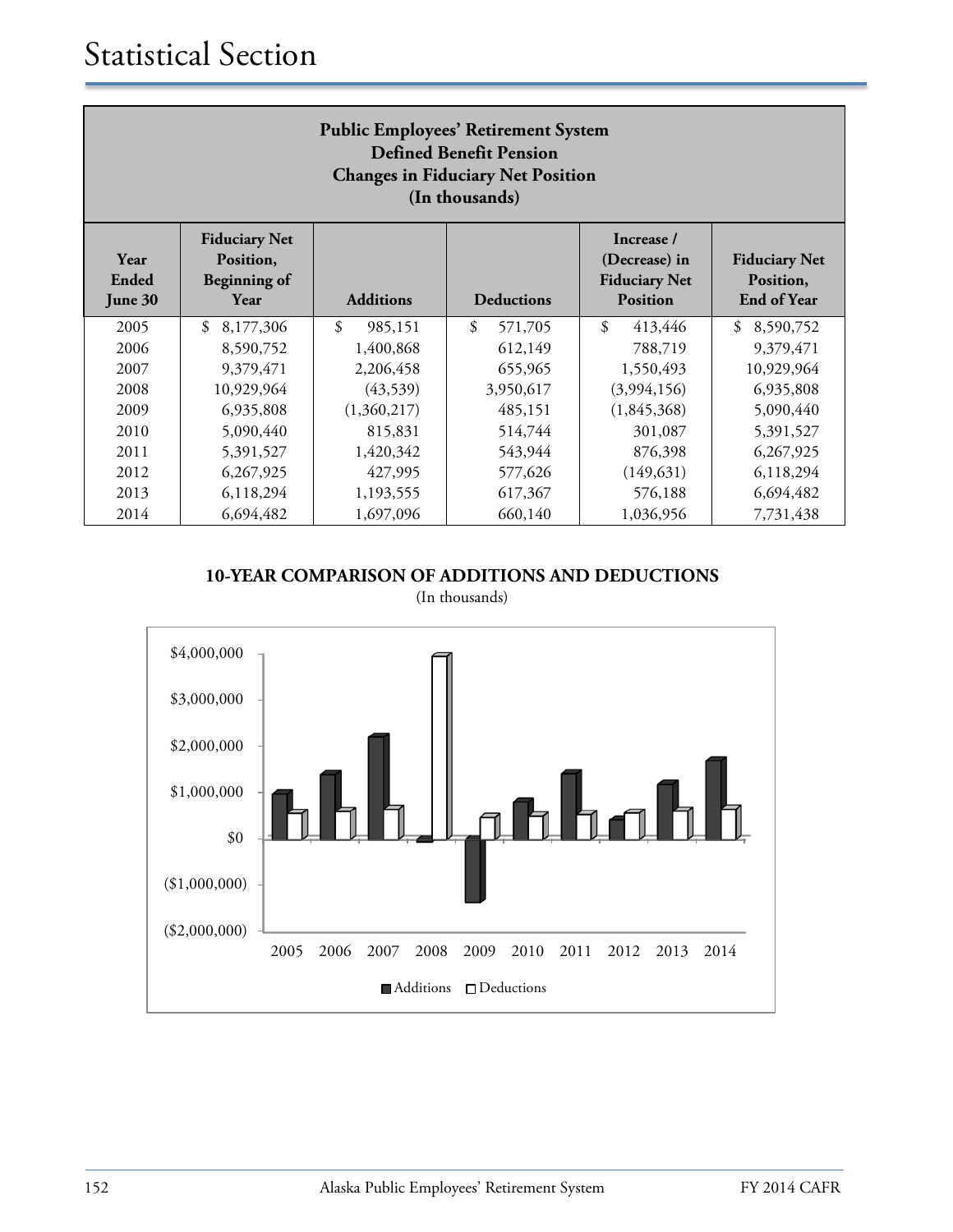| <b>Public Employees' Retirement System</b><br>Defined Benefit Alaska Retiree Healthcare Trust<br><b>Changes in Fiduciary Net Position</b><br>(In thousands) |                                                                  |                  |                   |                                                                        |                                                         |  |  |
|-------------------------------------------------------------------------------------------------------------------------------------------------------------|------------------------------------------------------------------|------------------|-------------------|------------------------------------------------------------------------|---------------------------------------------------------|--|--|
| Year<br>Ended<br>June 30                                                                                                                                    | <b>Fiduciary Net</b><br>Position,<br><b>Beginning of</b><br>Year | <b>Additions</b> | <b>Deductions</b> | Increase /<br>(Decrease) in<br><b>Fiduciary Net</b><br><b>Position</b> | <b>Fiduciary Net</b><br>Position,<br><b>End of Year</b> |  |  |
| 2008                                                                                                                                                        | \$                                                               | \$<br>3,870,127  | \$<br>79,022      | 3,791,105<br>\$                                                        | 3,791,105<br>\$                                         |  |  |
| 2009                                                                                                                                                        | 3,791,105                                                        | (75,318)         | 270,412           | (345,730)                                                              | 3,445,375                                               |  |  |
| 2010                                                                                                                                                        | 3,445,375                                                        | 1,143,261        | 407,555           | 735,706                                                                | 4,181,081                                               |  |  |
| 2011                                                                                                                                                        | 4,181,081                                                        | 1,246,616        | 307,002           | 939,614                                                                | 5,120,695                                               |  |  |
| 2012                                                                                                                                                        | 348,152<br>5,120,695<br>51,120<br>5,171,816<br>399,273           |                  |                   |                                                                        |                                                         |  |  |
| 2013                                                                                                                                                        | 5,171,816                                                        | 1,036,394        | 378,639           | 657,755                                                                | 5,829,571                                               |  |  |
| 2014                                                                                                                                                        | 5,829,571                                                        | 1,450,755        | 367,166           | 1,083,589                                                              | 6,913,160                                               |  |  |

### **7-YEAR COMPARISON OF ADDITIONS AND DEDUCTIONS**

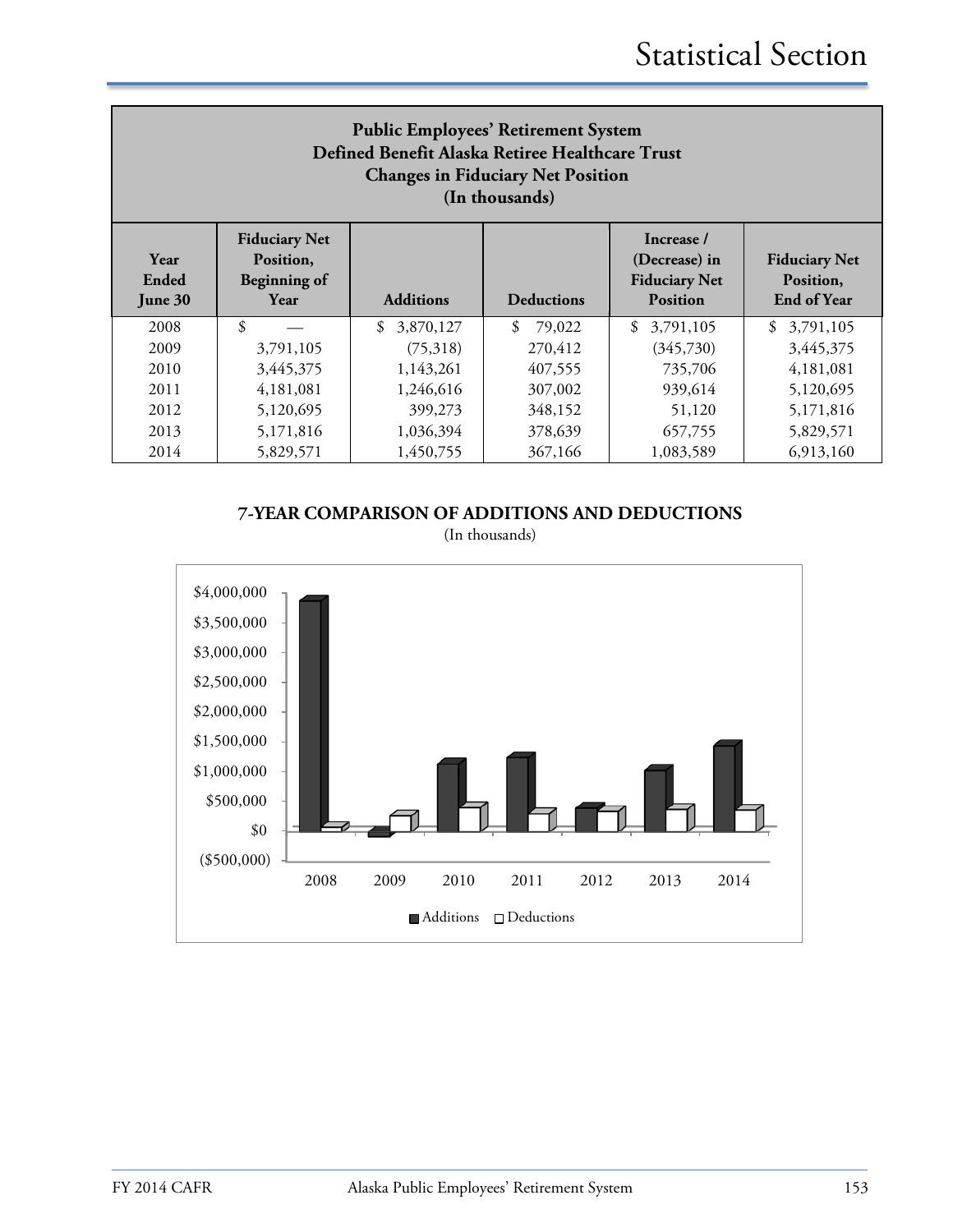| <b>Public Employees' Retirement System</b><br><b>Defined Contribution Retirement Participant Directed</b><br><b>Changes in Fiduciary Net Position</b><br>(In thousands) |                                                                  |                        |                   |                                                                        |                                                         |  |  |
|-------------------------------------------------------------------------------------------------------------------------------------------------------------------------|------------------------------------------------------------------|------------------------|-------------------|------------------------------------------------------------------------|---------------------------------------------------------|--|--|
| Year<br>Ended<br>June 30                                                                                                                                                | <b>Fiduciary Net</b><br>Position,<br><b>Beginning of</b><br>Year | <b>Additions</b>       | <b>Deductions</b> | Increase /<br>(Decrease) in<br><b>Fiduciary Net</b><br><b>Position</b> | <b>Fiduciary Net</b><br>Position,<br><b>End of Year</b> |  |  |
| 2007                                                                                                                                                                    | \$                                                               | $\mathcal{S}$<br>8.947 | \$<br>363         | $\mathcal{S}$<br>8,584                                                 | $\mathcal{S}$<br>8,584                                  |  |  |
| 2008                                                                                                                                                                    | 8,584                                                            | 19,098                 | 995               | 18,103                                                                 | 26,687                                                  |  |  |
| 2009                                                                                                                                                                    | 26,687                                                           | 30,856                 | 1,532             | 29,324                                                                 | 56,011                                                  |  |  |
| 2010                                                                                                                                                                    | 56,011                                                           | 50,908                 | 3,364             | 47,544                                                                 | 103,555                                                 |  |  |
| 2011                                                                                                                                                                    | 103,555                                                          | 88,084                 | 7,937             | 80,147                                                                 | 183,702                                                 |  |  |
| 2012                                                                                                                                                                    | 183,702                                                          | 72,561                 | 10,692            | 61,869                                                                 | 245,571                                                 |  |  |
| 2013                                                                                                                                                                    | 245,571                                                          | 124,464                | 23,917            | 100,547                                                                | 346,118                                                 |  |  |
| 2014                                                                                                                                                                    | 346,118                                                          | 169,983                | 21,428            | 148,555                                                                | 494,673                                                 |  |  |

**8-YEAR COMPARISON OF ADDITIONS AND DEDUCTIONS**

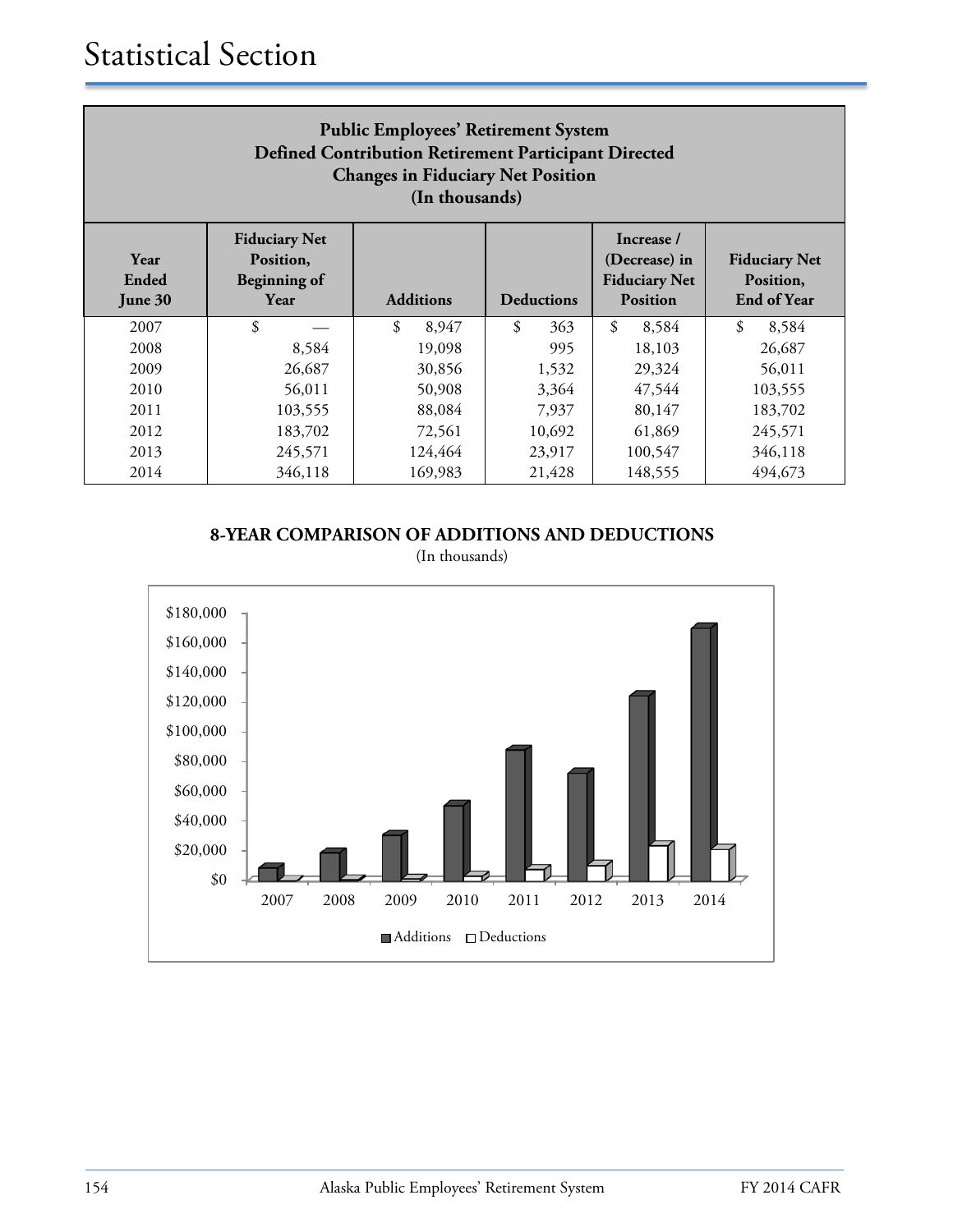| <b>Public Employees' Retirement System</b><br>Defined Contribution Retirement Occupational Death & Disability - All Other<br><b>Changes in Fiduciary Net Position</b><br>(In thousands) |                                                                                                           |           |    |           |                                                         |  |  |
|-----------------------------------------------------------------------------------------------------------------------------------------------------------------------------------------|-----------------------------------------------------------------------------------------------------------|-----------|----|-----------|---------------------------------------------------------|--|--|
| Year<br>Ended<br>June 30                                                                                                                                                                | <b>Fiduciary Net</b><br>Position,<br><b>Beginning of</b><br><b>Additions</b><br><b>Deductions</b><br>Year |           |    |           | <b>Fiduciary Net</b><br>Position,<br><b>End of Year</b> |  |  |
| 2007                                                                                                                                                                                    | \$                                                                                                        | \$<br>166 | \$ | \$<br>166 | \$<br>166                                               |  |  |
| 2008                                                                                                                                                                                    | 166                                                                                                       | 807       |    | 807       | 973                                                     |  |  |
| 2009                                                                                                                                                                                    | 973                                                                                                       | 1,173     |    | 1,173     | 2,146                                                   |  |  |
| 2010                                                                                                                                                                                    | 2,146                                                                                                     | 1,171     |    | 1,171     | 3,317                                                   |  |  |
| 2011                                                                                                                                                                                    | 3,317                                                                                                     | 2,034     |    | 2,034     | 5,351                                                   |  |  |
| 2012                                                                                                                                                                                    | 6,462<br>5,351<br>1,111<br>1,111                                                                          |           |    |           |                                                         |  |  |
| 2013                                                                                                                                                                                    | 6,462                                                                                                     | 1,662     | 50 | 1,612     | 8,074                                                   |  |  |
| 2014                                                                                                                                                                                    | 8,074                                                                                                     | 2,954     | 77 | 2,877     | 10,951                                                  |  |  |

**8-YEAR COMPARISON OF ADDITIONS AND DEDUCTIONS**

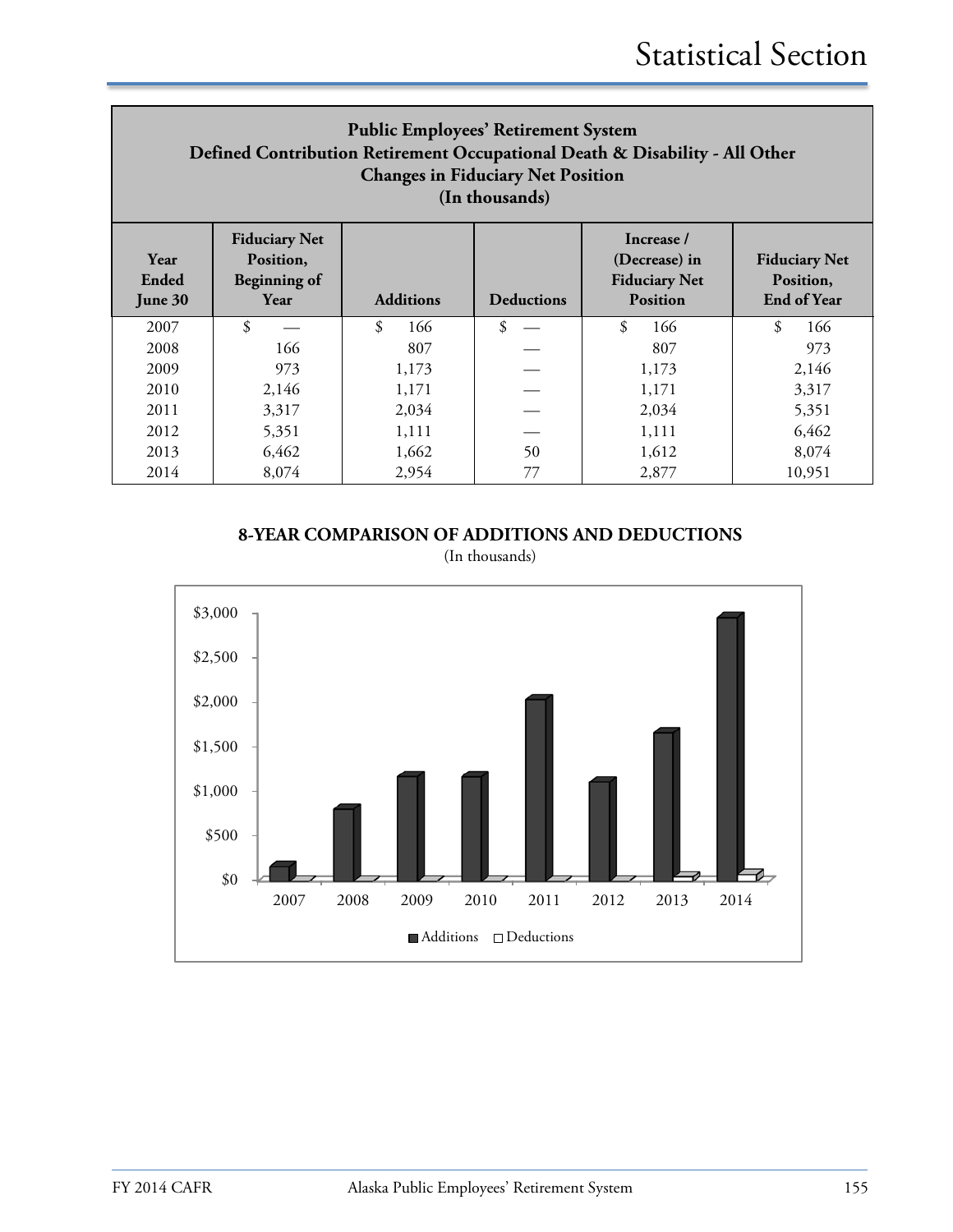| <b>Public Employees' Retirement System</b><br>Defined Contribution Retirement Occupational Death & Disability - Peace Officers & Firefighters<br><b>Changes in Fiduciary Net Position</b><br>(In thousands) |                                                                  |                           |                   |                                                                        |                                                         |  |  |
|-------------------------------------------------------------------------------------------------------------------------------------------------------------------------------------------------------------|------------------------------------------------------------------|---------------------------|-------------------|------------------------------------------------------------------------|---------------------------------------------------------|--|--|
| Year<br>Ended<br>June 30                                                                                                                                                                                    | <b>Fiduciary Net</b><br>Position,<br><b>Beginning of</b><br>Year | <b>Additions</b>          | <b>Deductions</b> | Increase /<br>(Decrease) in<br><b>Fiduciary Net</b><br><b>Position</b> | <b>Fiduciary Net</b><br>Position,<br><b>End of Year</b> |  |  |
| 2007                                                                                                                                                                                                        | \$                                                               | \$<br>19                  | \$                | \$<br>19                                                               | \$<br>19                                                |  |  |
| 2008                                                                                                                                                                                                        | 19                                                               | 213                       |                   | 213                                                                    | 232                                                     |  |  |
| 2009                                                                                                                                                                                                        | 232                                                              | 345                       |                   | 345                                                                    | 577                                                     |  |  |
| 2010                                                                                                                                                                                                        | 577                                                              | 562                       |                   | 562                                                                    | 1,139                                                   |  |  |
| 2011                                                                                                                                                                                                        | 1,139                                                            | 851                       | 40                | 811                                                                    | 1,950                                                   |  |  |
| 2012                                                                                                                                                                                                        | 1,950                                                            | 636<br>47<br>590<br>2,539 |                   |                                                                        |                                                         |  |  |
| 2013                                                                                                                                                                                                        | 2,539                                                            | 1,055                     | 47                | 1,008                                                                  | 3,547                                                   |  |  |
| 2014                                                                                                                                                                                                        | 3,547                                                            | 1,731                     | 47                | 1,684                                                                  | 5,231                                                   |  |  |

**8-YEAR COMPARISON OF ADDITIONS AND DEDUCTIONS**



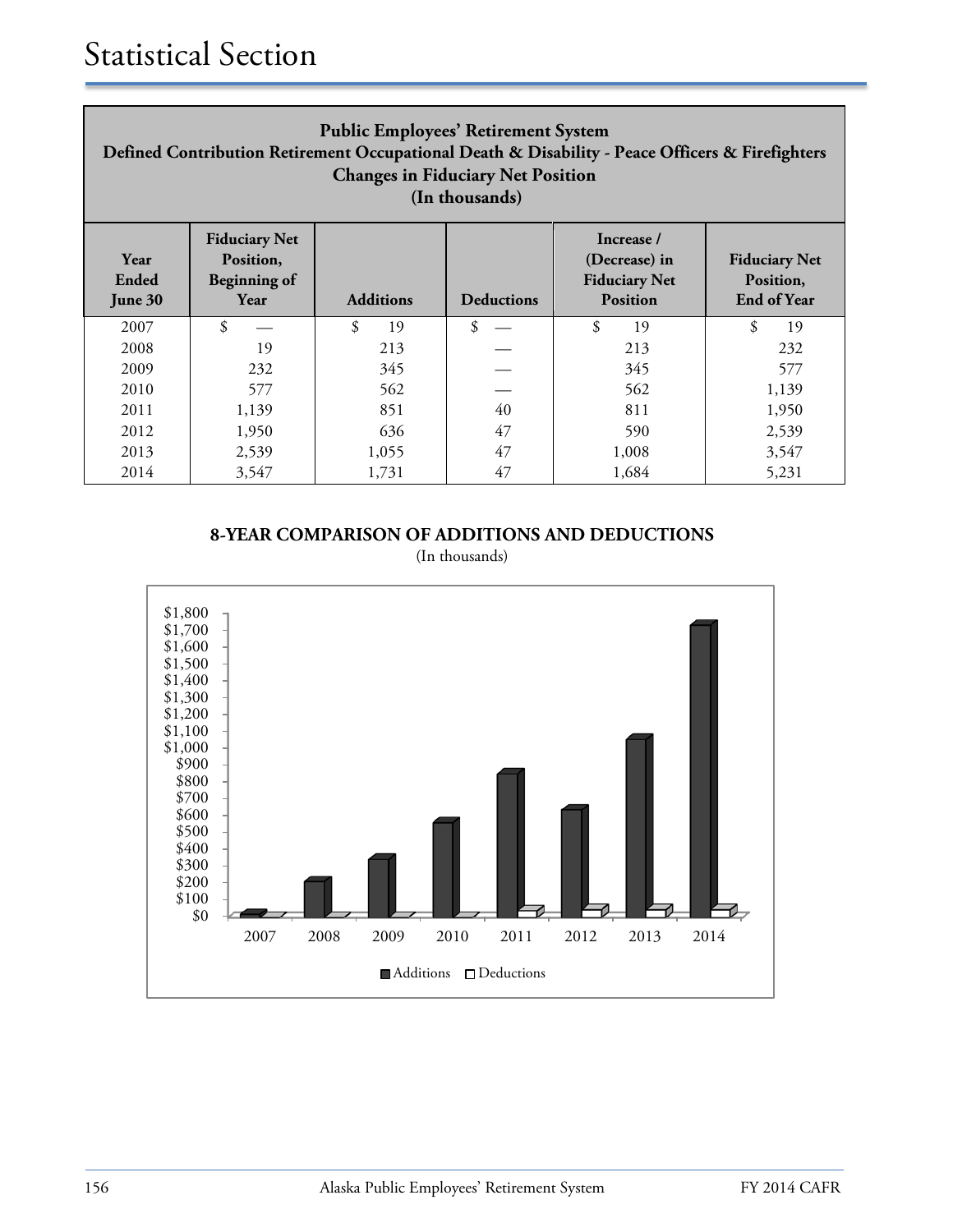| <b>Public Employees' Retirement System</b><br>Defined Contribution Retirement Retiree Medical Plan<br><b>Changes in Fiduciary Net Position</b><br>(In thousands) |                                                                  |                                                                        |                                                         |         |             |  |  |
|------------------------------------------------------------------------------------------------------------------------------------------------------------------|------------------------------------------------------------------|------------------------------------------------------------------------|---------------------------------------------------------|---------|-------------|--|--|
| Year<br>Ended<br>June 30                                                                                                                                         | <b>Fiduciary Net</b><br>Position,<br><b>Beginning of</b><br>Year | Increase /<br>(Decrease) in<br><b>Fiduciary Net</b><br><b>Position</b> | <b>Fiduciary Net</b><br>Position,<br><b>End of Year</b> |         |             |  |  |
| 2007                                                                                                                                                             | $\boldsymbol{\hat{\mathbf{S}}}$                                  | \$1,055                                                                | \$                                                      | \$1,055 | \$<br>1,055 |  |  |
| 2008                                                                                                                                                             | 1,055                                                            | 1,424                                                                  |                                                         | 1,424   | 2,479       |  |  |
| 2009                                                                                                                                                             | 2,479                                                            | 2,170                                                                  |                                                         | 2,170   | 4,649       |  |  |
| 2010                                                                                                                                                             | 4,649                                                            | 3,429                                                                  |                                                         | 3,429   | 8,078       |  |  |
| 2011                                                                                                                                                             | 8,078                                                            | 4,345                                                                  |                                                         | 4,345   | 12,423      |  |  |
| 2012                                                                                                                                                             | 12,423<br>15,551<br>3,128<br>3,128                               |                                                                        |                                                         |         |             |  |  |
| 2013                                                                                                                                                             | 15,551                                                           | 5,235                                                                  | 10                                                      | 5,225   | 20,776      |  |  |
| 2014                                                                                                                                                             | 20,776                                                           | 7,802                                                                  | 10                                                      | 7,792   | 28,568      |  |  |

**8-YEAR COMPARISON OF ADDITIONS AND DEDUCTIONS**

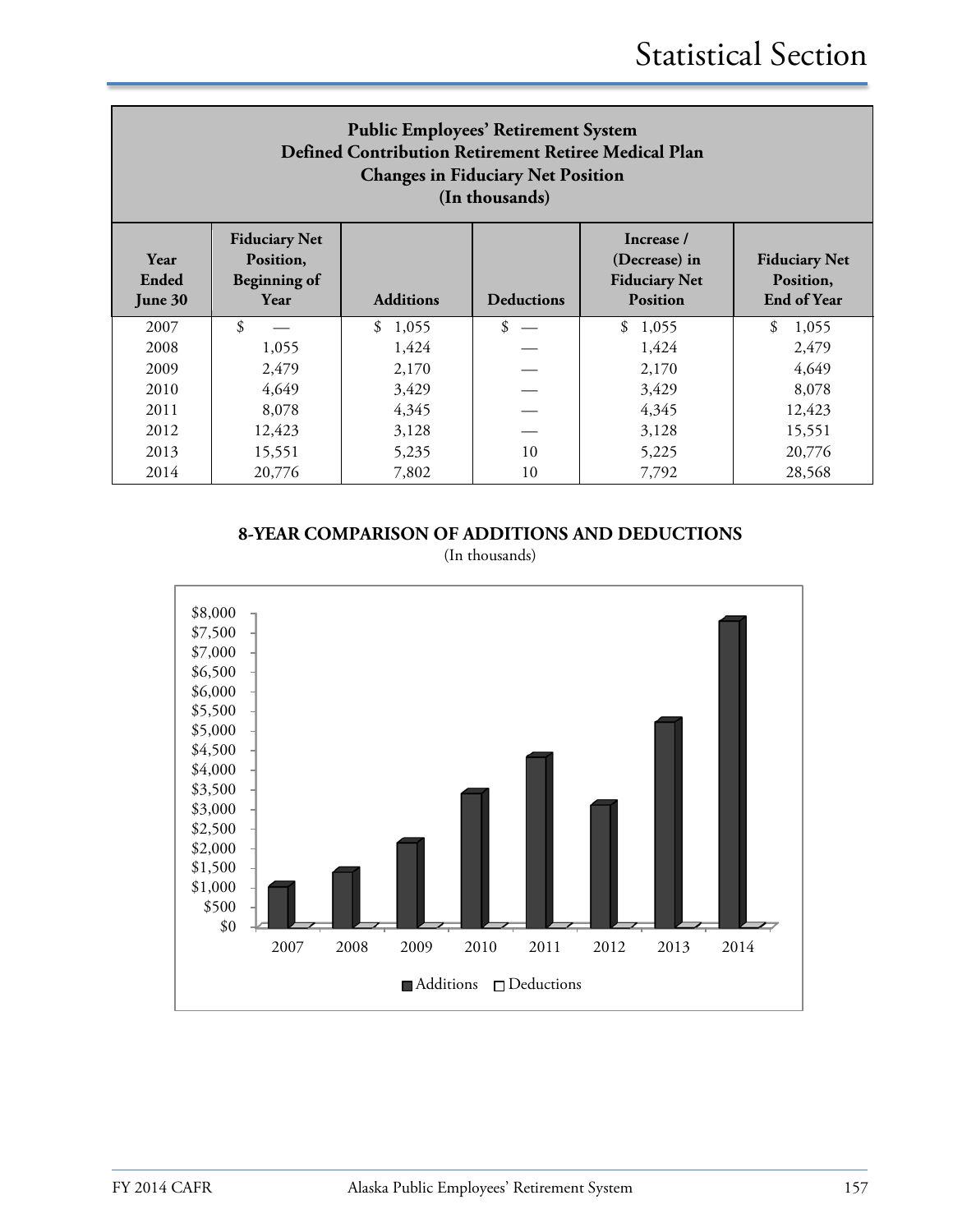| <b>Public Employees' Retirement System</b><br>Defined Contribution Retirement Health Reimbursement Arrangement<br><b>Changes in Fiduciary Net Position</b><br>(In thousands) |                                                                  |                  |                   |                                                                        |                                                         |  |  |
|------------------------------------------------------------------------------------------------------------------------------------------------------------------------------|------------------------------------------------------------------|------------------|-------------------|------------------------------------------------------------------------|---------------------------------------------------------|--|--|
| Year<br>Ended<br>June 30                                                                                                                                                     | <b>Fiduciary Net</b><br>Position,<br><b>Beginning of</b><br>Year | <b>Additions</b> | <b>Deductions</b> | Increase /<br>(Decrease) in<br><b>Fiduciary Net</b><br><b>Position</b> | <b>Fiduciary Net</b><br>Position,<br><b>End of Year</b> |  |  |
| 2007                                                                                                                                                                         | \$                                                               | \$<br>2,536      | \$                | \$<br>2,536                                                            | \$<br>2,536                                             |  |  |
| 2008                                                                                                                                                                         | 2,536                                                            | 5,484            |                   | 5,484                                                                  | 8,020                                                   |  |  |
| 2009                                                                                                                                                                         | 8,020                                                            | 8,414            |                   | 8,414                                                                  | 16,434                                                  |  |  |
| 2010                                                                                                                                                                         | 16,434                                                           | 14,635           |                   | 14,635                                                                 | 31,069                                                  |  |  |
| 2011                                                                                                                                                                         | 31,069                                                           | 23,625           |                   | 23,625                                                                 | 54,694                                                  |  |  |
| 2012                                                                                                                                                                         | 54,694<br>75,716<br>21,022<br>21,022                             |                  |                   |                                                                        |                                                         |  |  |
| 2013                                                                                                                                                                         | 75,716                                                           | 33,524           | 9                 | 33,515                                                                 | 109,231                                                 |  |  |
| 2014                                                                                                                                                                         | 109,231                                                          | 48,055           | 9                 | 48,046                                                                 | 157,277                                                 |  |  |

**8-YEAR COMPARISON OF ADDITIONS AND DEDUCTIONS**



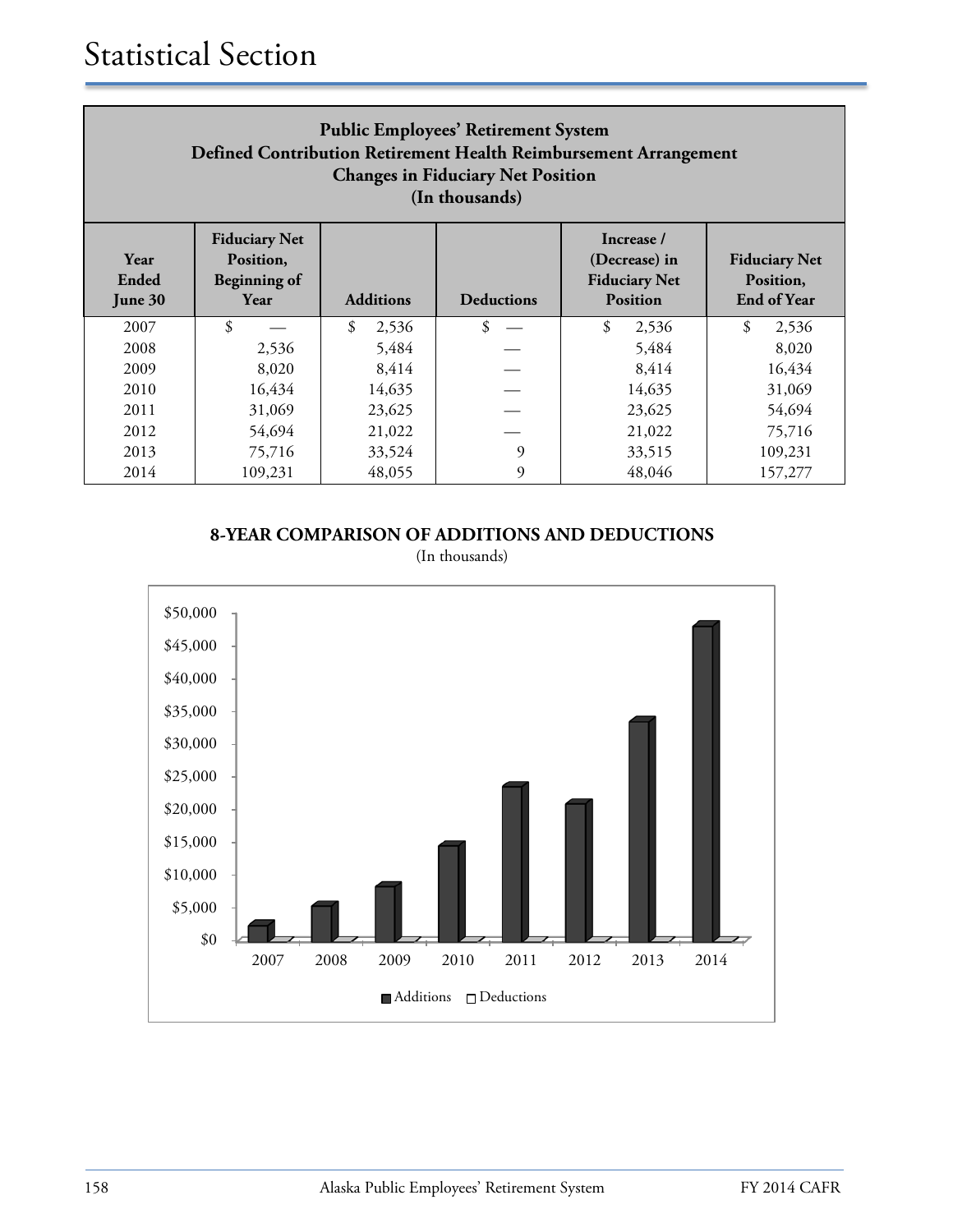| <b>Public Employees' Retirement System</b><br><b>Defined Benefit Pension</b><br><b>Additions by Source</b><br>(In thousands) |                                 |                           |                           |                                              |         |               |  |  |
|------------------------------------------------------------------------------------------------------------------------------|---------------------------------|---------------------------|---------------------------|----------------------------------------------|---------|---------------|--|--|
| Year<br>Ended<br>June 30                                                                                                     | Plan<br>Member<br>Contributions | Employer<br>Contributions | State of<br><b>Alaska</b> | <b>Net</b><br>Investment<br>Income<br>(Loss) | Other   | <b>Total</b>  |  |  |
| 2005                                                                                                                         | \$<br>114,640                   | \$<br>178,205             | \$                        | \$<br>692,303                                | \$<br>3 | \$<br>985,151 |  |  |
| 2006                                                                                                                         | 119,566                         | 253,922                   | 18,427                    | 974,006                                      | 34,947  | 1,400,868     |  |  |
| 2007                                                                                                                         | 121,103                         | 335,296                   | 18,582                    | 1,731,393                                    | 84      | 2,206,458     |  |  |
| 2008                                                                                                                         | 120,506                         | 100,323                   | 50,875                    | (315,290)                                    | 47      | (43,539)      |  |  |
| 2009                                                                                                                         | 118,815                         | 113,059                   | 79,681                    | (1,671,794)                                  | 22      | (1,360,217)   |  |  |
| 2010                                                                                                                         | 123,066                         | 142,157                   | 44,460                    | 506,043                                      | 105     | 815,831       |  |  |
| 2011                                                                                                                         | 116,270                         | 139,075                   | 65,187                    | 1,099,713                                    | 97      | 1,420,342     |  |  |
| 2012                                                                                                                         | 112,703                         | 182,695                   | 130,912                   | 1,650                                        | 35      | 427,995       |  |  |
| 2013                                                                                                                         | 110,808                         | 179,976                   | 164,087                   | 738,656                                      | 28      | 1,193,555     |  |  |
| 2014                                                                                                                         | 106,565                         | 206,204                   | 176,794                   | 1,207,484                                    | 49      | 1,697,096     |  |  |

**10-YEAR COMPARISON OF ADDITIONS BY SOURCE**

(In thousands)

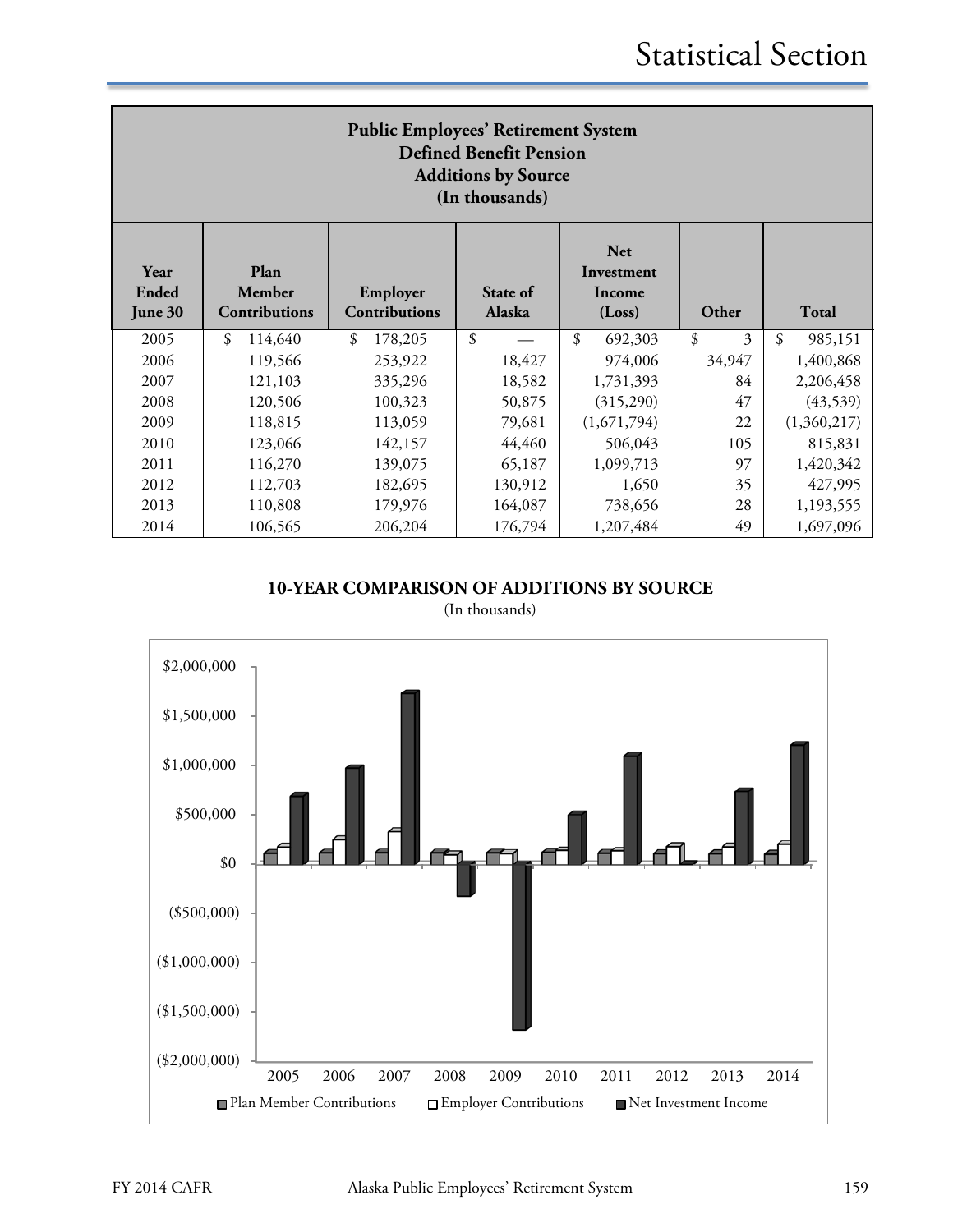| <b>Public Employees' Retirement System</b><br>Defined Benefit Alaska Retiree Healthcare Trust<br><b>Additions by Source</b><br>(In thousands)                                                                              |       |           |           |            |             |                |             |  |
|----------------------------------------------------------------------------------------------------------------------------------------------------------------------------------------------------------------------------|-------|-----------|-----------|------------|-------------|----------------|-------------|--|
| <b>Net</b><br>Plan<br>Year<br>Investment<br>Ended<br>Member<br>Employer<br>State of<br><b>Net</b><br>Income<br><b>Contributions</b><br><b>Alaska</b><br>Other<br>Total<br>Premiums<br>(Loss)<br><b>Transfer</b><br>June 30 |       |           |           |            |             |                |             |  |
| 2008                                                                                                                                                                                                                       | \$474 | \$263,755 | \$134,125 | \$(18,803) | \$3,490,576 | $\mathfrak{L}$ | \$3,870,127 |  |
| 2009                                                                                                                                                                                                                       | 523   | 266,481   | 161,919   | (512,999)  |             | 8,758          | (75,318)    |  |
| 2010                                                                                                                                                                                                                       | 475   | 250,190   | 63,493    | 372,712    |             | 456,391        | 1,143,261   |  |
| 2011                                                                                                                                                                                                                       | 557   | 261,534   | 100,654   | 871,221    |             | 12,650         | 1,246,616   |  |
| 2012                                                                                                                                                                                                                       | 627   | 223,243   | 111,698   | 31,815     |             | 31,889         | 399,272     |  |
| 2013                                                                                                                                                                                                                       | 635   | 229,990   | 143,215   | 652,118    |             | 10,436         | 1,036,394   |  |
| 2014                                                                                                                                                                                                                       | 717   | 204,779   | 135,679   | 1,092,212  |             | 17,368         | 1,450,755   |  |

**7-YEAR COMPARISON OF ADDITIONS BY SOURCE**

(In thousands)

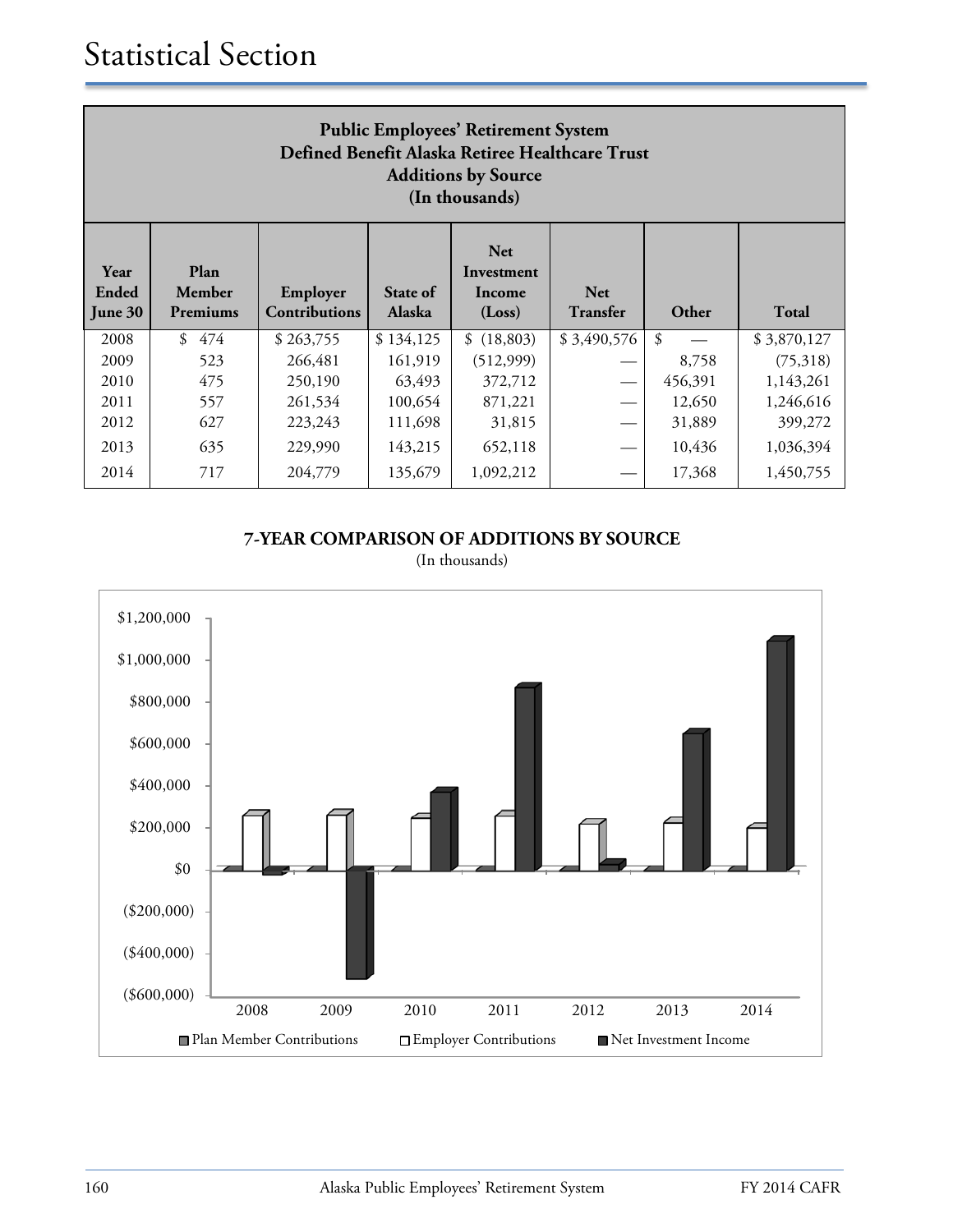| <b>Public Employees' Retirement System</b><br><b>Defined Contribution Retirement Participant Directed</b><br><b>Additions by Source</b><br>(In thousands) |                                 |                                  |                                              |       |             |  |  |
|-----------------------------------------------------------------------------------------------------------------------------------------------------------|---------------------------------|----------------------------------|----------------------------------------------|-------|-------------|--|--|
| Year<br>Ended<br>June 30                                                                                                                                  | Plan<br>Member<br>Contributions | Employer<br><b>Contributions</b> | <b>Net</b><br>Investment<br>Income<br>(Loss) | Other | Total       |  |  |
| 2007                                                                                                                                                      | \$<br>5,175                     | \$<br>3,413                      | \$<br>359                                    | \$    | \$<br>8,947 |  |  |
| 2008                                                                                                                                                      | 13,171                          | 8,221                            | (2,294)                                      |       | 19,098      |  |  |
| 2009                                                                                                                                                      | 21,735                          | 13,470                           | (4,349)                                      |       | 30,856      |  |  |
| 2010                                                                                                                                                      | 29,246                          | 18,258                           | 3,404                                        |       | 50,908      |  |  |
| 2011                                                                                                                                                      | 36,831                          | 22,976                           | 28,264                                       | 13    | 88,084      |  |  |
| 2012                                                                                                                                                      | 44,903                          | 27,938                           | (280)                                        |       | 72,561      |  |  |
| 2013                                                                                                                                                      | 53,843                          | 29,519                           | 41,098                                       | 4     | 124,464     |  |  |
| 2014                                                                                                                                                      | 61,989                          | 33,942                           | 74,031                                       | 21    | 169,983     |  |  |

**8-YEAR COMPARISON OF ADDITIONS BY SOURCE**

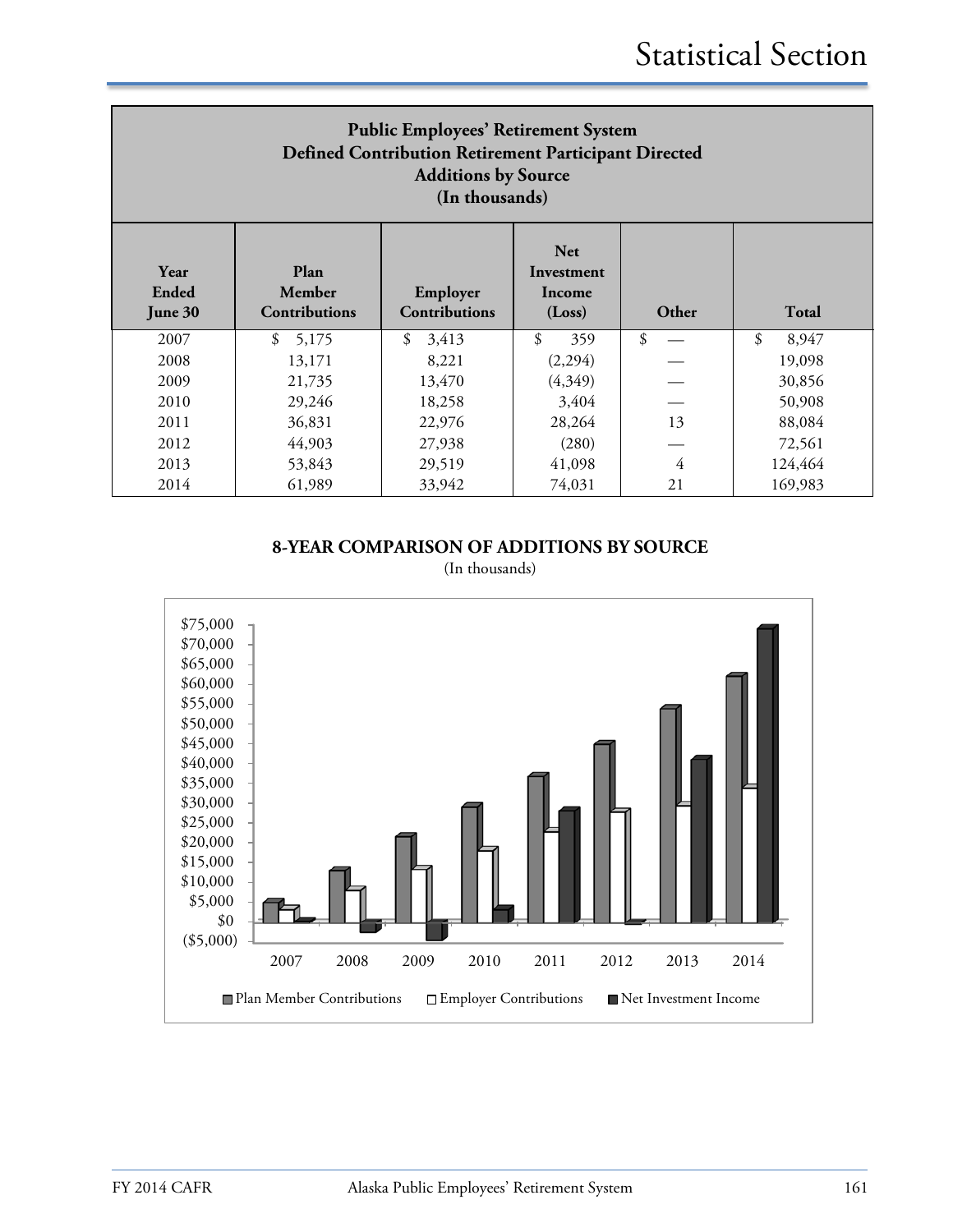| <b>Public Employees' Retirement System</b><br>Defined Contribution Retirement Occupational Death & Disability - All Other<br><b>Additions by Source</b><br>(In thousands) |                                  |         |           |  |  |  |  |
|---------------------------------------------------------------------------------------------------------------------------------------------------------------------------|----------------------------------|---------|-----------|--|--|--|--|
| Plan<br>Ended<br>June 30                                                                                                                                                  | Employer<br><b>Contributions</b> | Total   |           |  |  |  |  |
| 2007                                                                                                                                                                      | \$<br>162                        | \$<br>4 | \$<br>166 |  |  |  |  |
| 2008                                                                                                                                                                      | 847                              | (40)    | 807       |  |  |  |  |
| 2009                                                                                                                                                                      | 1,390                            | (217)   | 1,173     |  |  |  |  |
| 2010                                                                                                                                                                      | 980                              | 191     | 1,171     |  |  |  |  |
| 2011                                                                                                                                                                      | 1,275                            | 759     | 2,034     |  |  |  |  |
| 2012                                                                                                                                                                      | 1,000<br>111<br>1,111            |         |           |  |  |  |  |
| 2013                                                                                                                                                                      | 834                              | 828     | 1,662     |  |  |  |  |
| 2014                                                                                                                                                                      | 1,371                            | 1,583   | 2,954     |  |  |  |  |

**8-YEAR COMPARISON OF ADDITIONS BY SOURCE**

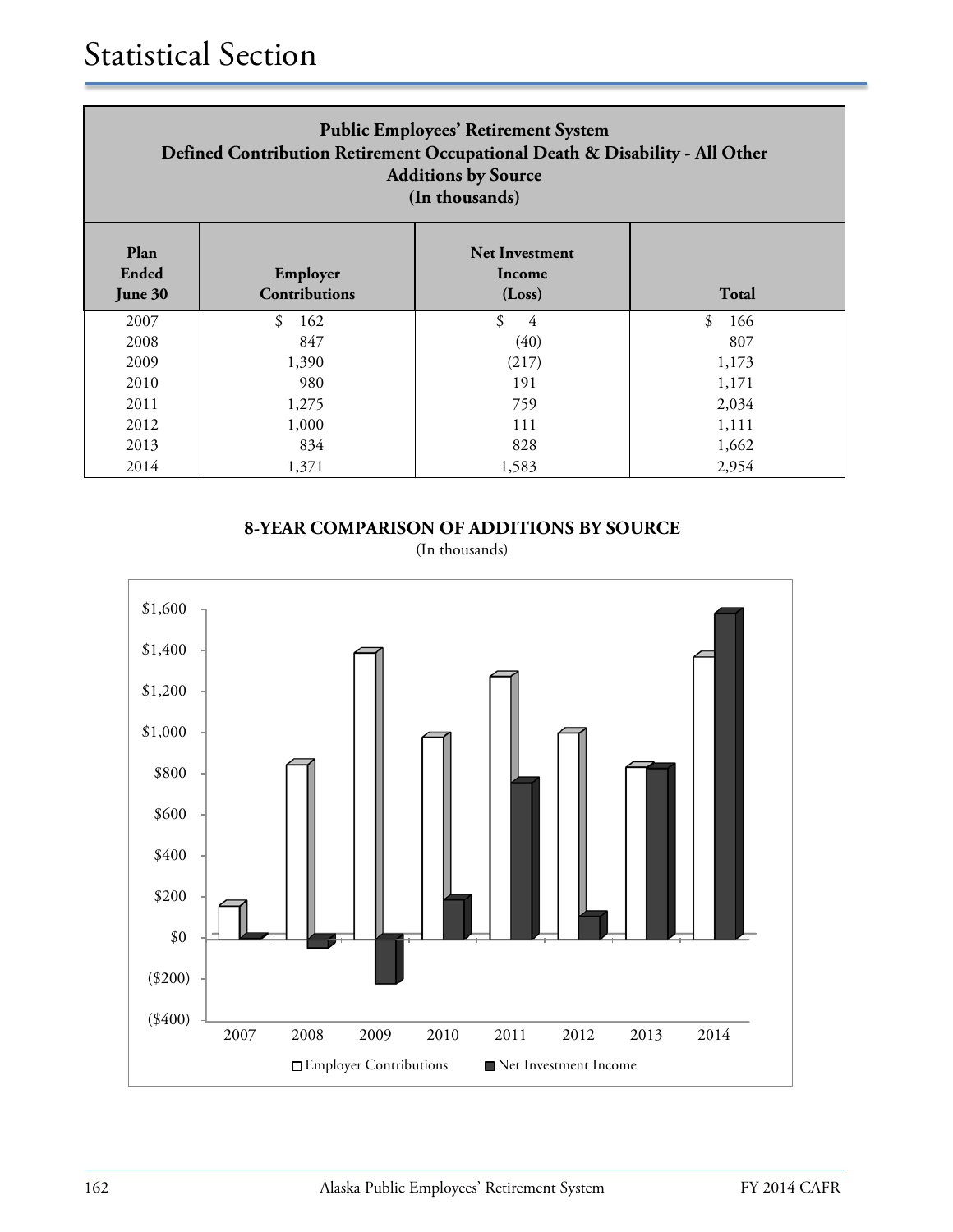| <b>Public Employees' Retirement System</b><br>Defined Contribution Retirement Occupational Death & Disability - Peace Officers & Firefighters<br><b>Additions by Source</b><br>(In thousands) |                                            |                                  |                                           |              |  |  |
|-----------------------------------------------------------------------------------------------------------------------------------------------------------------------------------------------|--------------------------------------------|----------------------------------|-------------------------------------------|--------------|--|--|
| Plan<br>Ended<br>June 30                                                                                                                                                                      | <b>Plan Member</b><br><b>Contributions</b> | Employer<br><b>Contributions</b> | <b>Net Investment</b><br>Income<br>(Loss) | <b>Total</b> |  |  |
| 2007                                                                                                                                                                                          | \$                                         | \$<br>19                         | \$                                        | \$<br>19     |  |  |
| 2008                                                                                                                                                                                          |                                            | 216                              | (3)                                       | 213          |  |  |
| 2009                                                                                                                                                                                          |                                            | 397                              | (52)                                      | 345          |  |  |
| 2010                                                                                                                                                                                          |                                            | 515                              | 47                                        | 562          |  |  |
| 2011                                                                                                                                                                                          | 6                                          | 577                              | 268                                       | 851          |  |  |
| 2012                                                                                                                                                                                          | 8                                          | 582                              | 47                                        | 637          |  |  |
| 2013                                                                                                                                                                                          | 8                                          | 707                              | 340                                       | 1,055        |  |  |
| 2014                                                                                                                                                                                          | 8                                          | 1,001                            | 722                                       | 1,731        |  |  |

**8-YEAR COMPARISON OF ADDITIONS BY SOURCE**

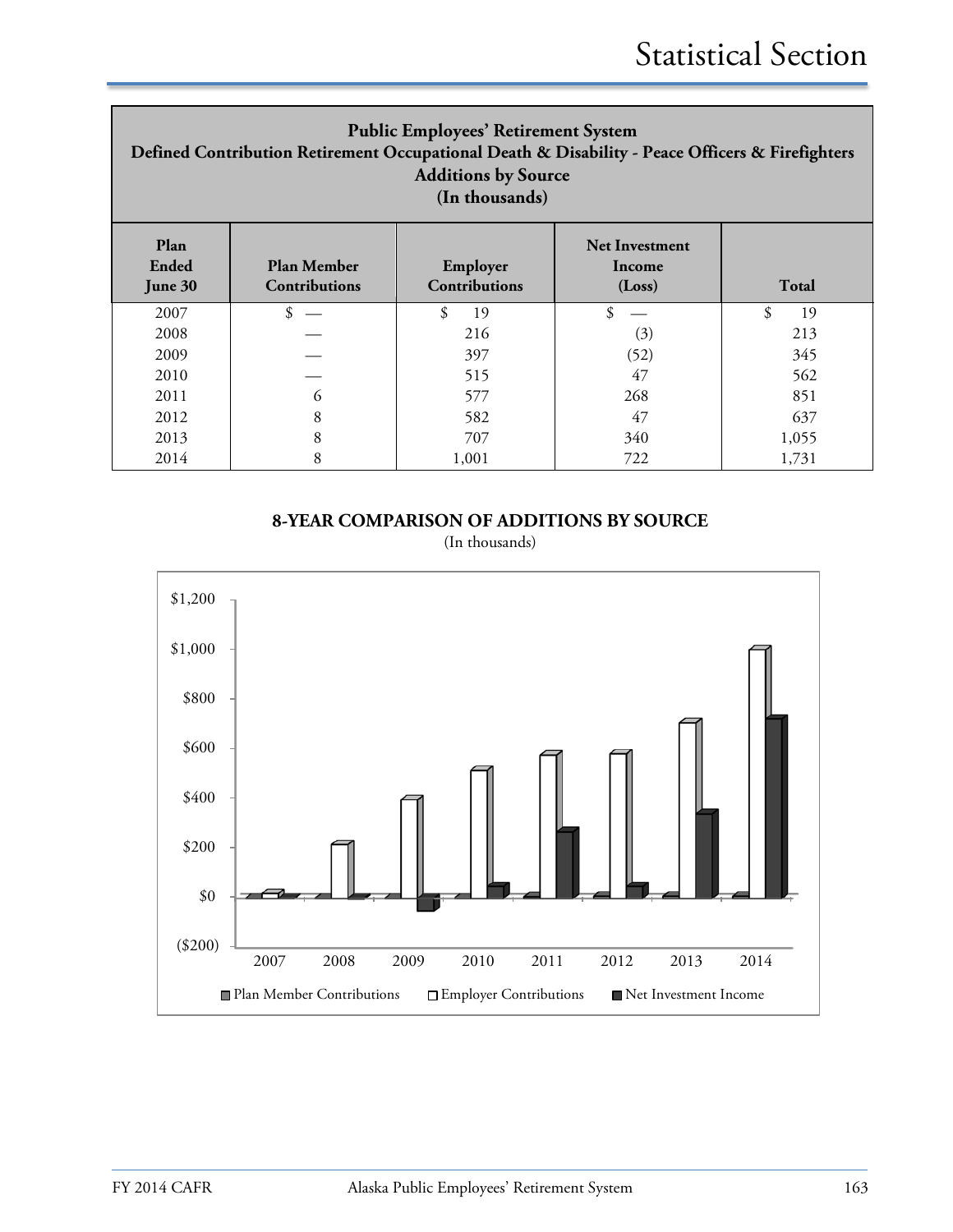| <b>Public Employees' Retirement System</b><br>Defined Contribution Retirement Retiree Medical Plan<br><b>Additions by Source</b><br>(In thousands) |         |          |         |  |  |
|----------------------------------------------------------------------------------------------------------------------------------------------------|---------|----------|---------|--|--|
| Plan<br><b>Net Investment</b><br>Ended<br>Employer<br>Income<br><b>Contributions</b><br><b>Total</b><br>(Loss)<br>June 30                          |         |          |         |  |  |
| 2007                                                                                                                                               | \$1,028 | \$<br>27 | \$1,055 |  |  |
| 2008                                                                                                                                               | 1,561   | (137)    | 1,424   |  |  |
| 2009                                                                                                                                               | 2,667   | (497)    | 2,170   |  |  |
| 2010                                                                                                                                               | 3,031   | 398      | 3,429   |  |  |
| 2011                                                                                                                                               | 2,527   | 1,818    | 4,345   |  |  |
| 2012                                                                                                                                               | 2,850   | 278      | 3,128   |  |  |
| 2013                                                                                                                                               | 3,195   | 2,040    | 5,235   |  |  |
| 2014                                                                                                                                               | 3,708   | 4,094    | 7,802   |  |  |

**8-YEAR COMPARISON OF ADDITIONS BY SOURCE**

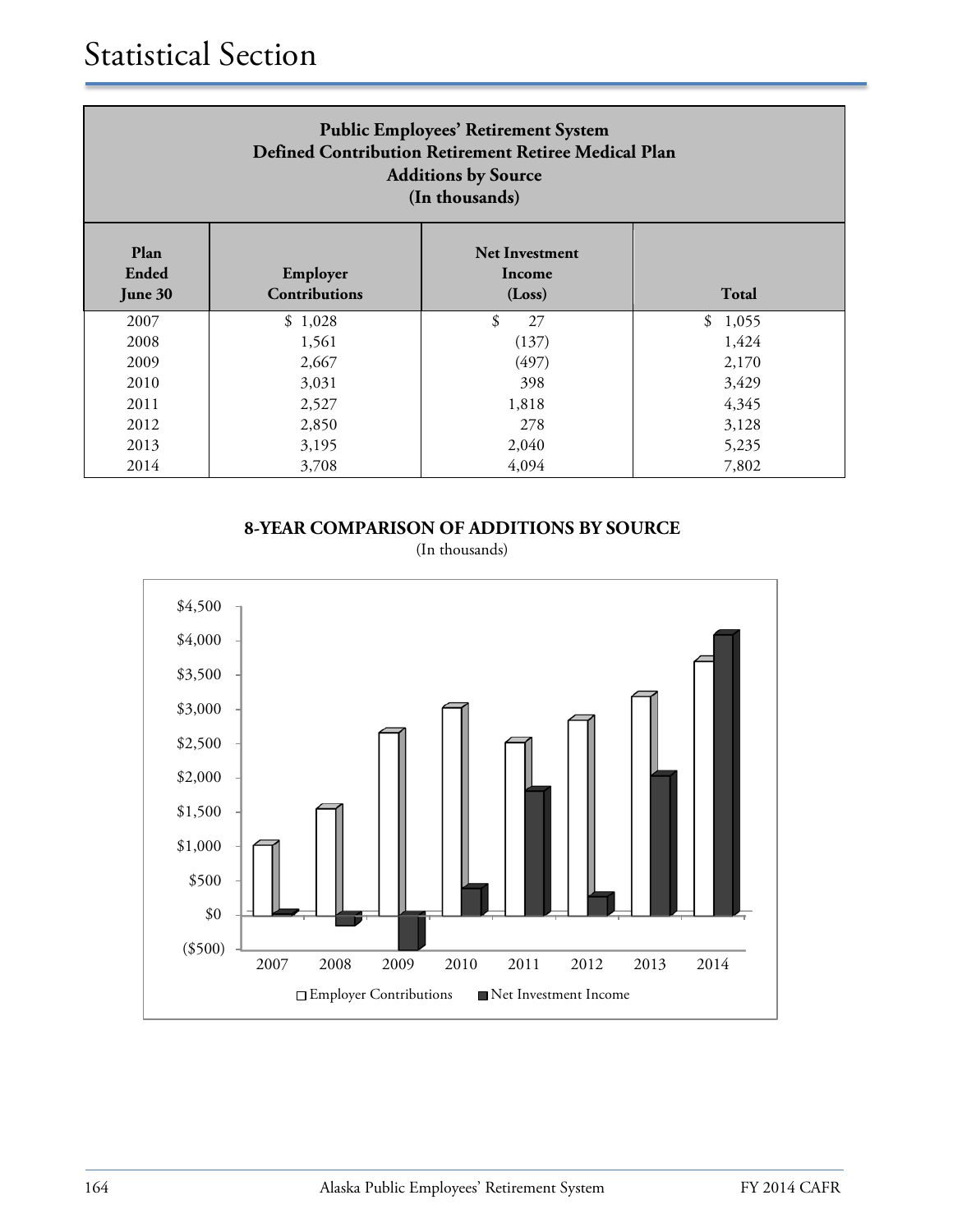| <b>Public Employees' Retirement System</b><br>Defined Contribution Retirement Health Reimbursement Arrangement<br><b>Additions by Source</b><br>(In thousands) |                                  |                                           |              |  |  |
|----------------------------------------------------------------------------------------------------------------------------------------------------------------|----------------------------------|-------------------------------------------|--------------|--|--|
| Plan<br><b>Ended</b><br>June 30                                                                                                                                | Employer<br><b>Contributions</b> | <b>Net Investment</b><br>Income<br>(Loss) | <b>Total</b> |  |  |
| 2007                                                                                                                                                           | \$<br>2,465                      | \$<br>71                                  | \$<br>2,536  |  |  |
| 2008                                                                                                                                                           | 5,902                            | (418)                                     | 5,484        |  |  |
| 2009                                                                                                                                                           | 9,988                            | (1,574)                                   | 8,414        |  |  |
| 2010                                                                                                                                                           | 13,304                           | 1,331                                     | 14,635       |  |  |
| 2011                                                                                                                                                           | 16,317                           | 7,308                                     | 23,625       |  |  |
| 2012                                                                                                                                                           | 19,547                           | 1,475                                     | 21,022       |  |  |
| 2013                                                                                                                                                           | 23,289                           | 10,235                                    | 33,524       |  |  |
| 2014                                                                                                                                                           | 26,128                           | 21,927                                    | 48,055       |  |  |

**8-YEAR COMPARISON OF ADDITIONS BY SOURCE**

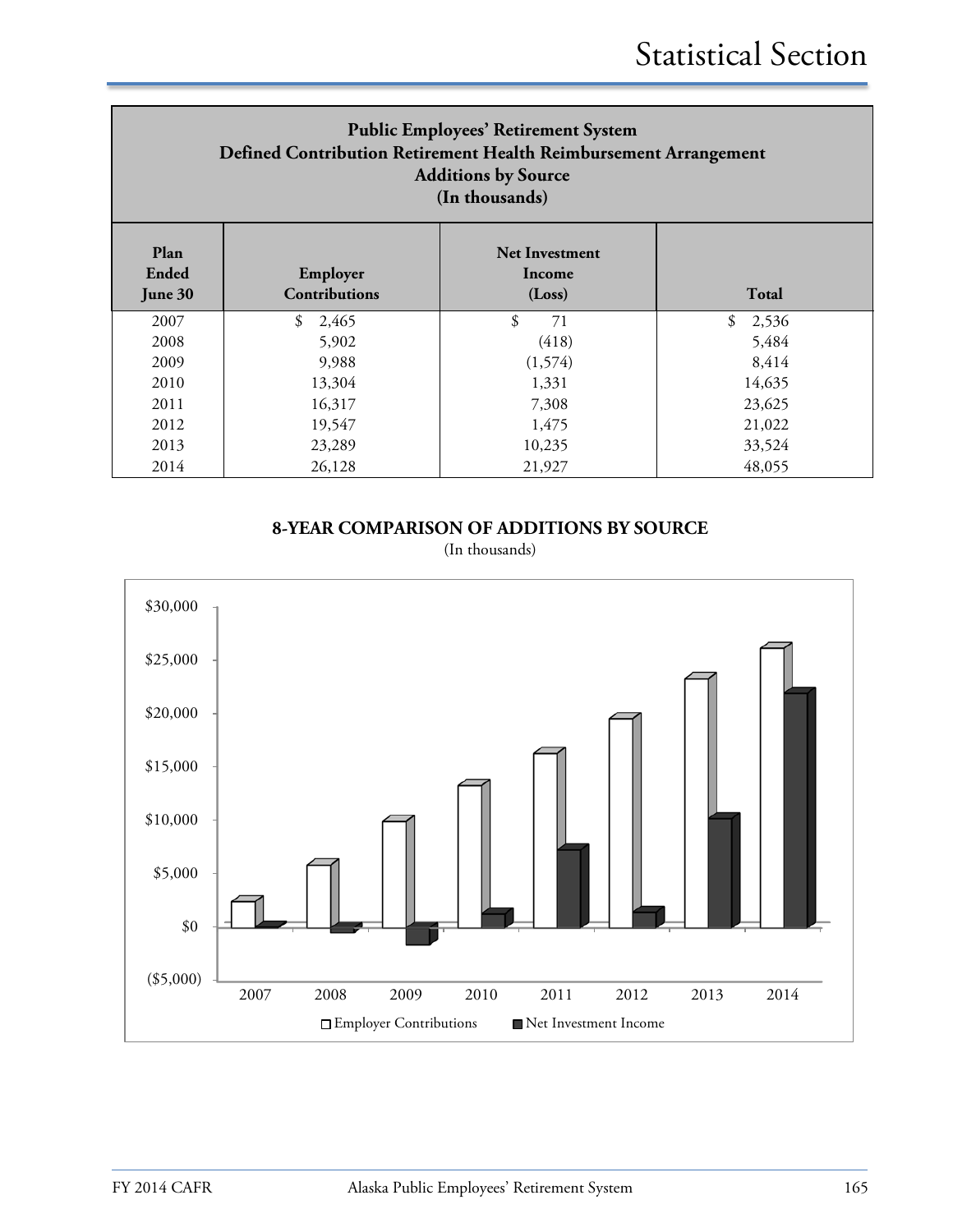| <b>Public Employees' Retirement System</b><br><b>Defined Benefit Pension</b><br><b>Deductions by Type</b><br>(In thousands)                              |           |                          |          |             |           |               |  |
|----------------------------------------------------------------------------------------------------------------------------------------------------------|-----------|--------------------------|----------|-------------|-----------|---------------|--|
| Year<br>Ended<br>Refunds of<br>Pension<br>Contributions<br><b>Transfer</b><br><b>Total</b><br><b>Benefits</b><br>Healthcare<br>Administrative<br>June 30 |           |                          |          |             |           |               |  |
| 2005                                                                                                                                                     | \$357,763 | 192,349<br>$\mathcal{S}$ | \$16,587 | \$<br>5,006 | \$        | \$<br>571,705 |  |
| 2006                                                                                                                                                     | 381,672   | 210,613                  | 14,063   | 5,801       |           | 612,149       |  |
| 2007                                                                                                                                                     | 410,545   | 224,553                  | 14,621   | 6,246       |           | 655,965       |  |
| 2008                                                                                                                                                     | 439,123   |                          | 14,333   | 6,585       | 3,490,576 | 3,950,617     |  |
| 2009                                                                                                                                                     | 466,085   |                          | 12,498   | 6,568       |           | 485,151       |  |
| 2010                                                                                                                                                     | 496,015   |                          | 12,364   | 6,365       |           | 514,744       |  |
| 2011                                                                                                                                                     | 525,277   |                          | 11,923   | 6,744       |           | 543,944       |  |
| 2012                                                                                                                                                     | 559,977   |                          | 10,906   | 6,743       |           | 577,626       |  |
| 2013                                                                                                                                                     | 599,318   |                          | 10,929   | 7,120       |           | 617,367       |  |
| 2014                                                                                                                                                     | 640,518   |                          | 11,399   | 8,223       |           | 660,140       |  |

(In thousands)

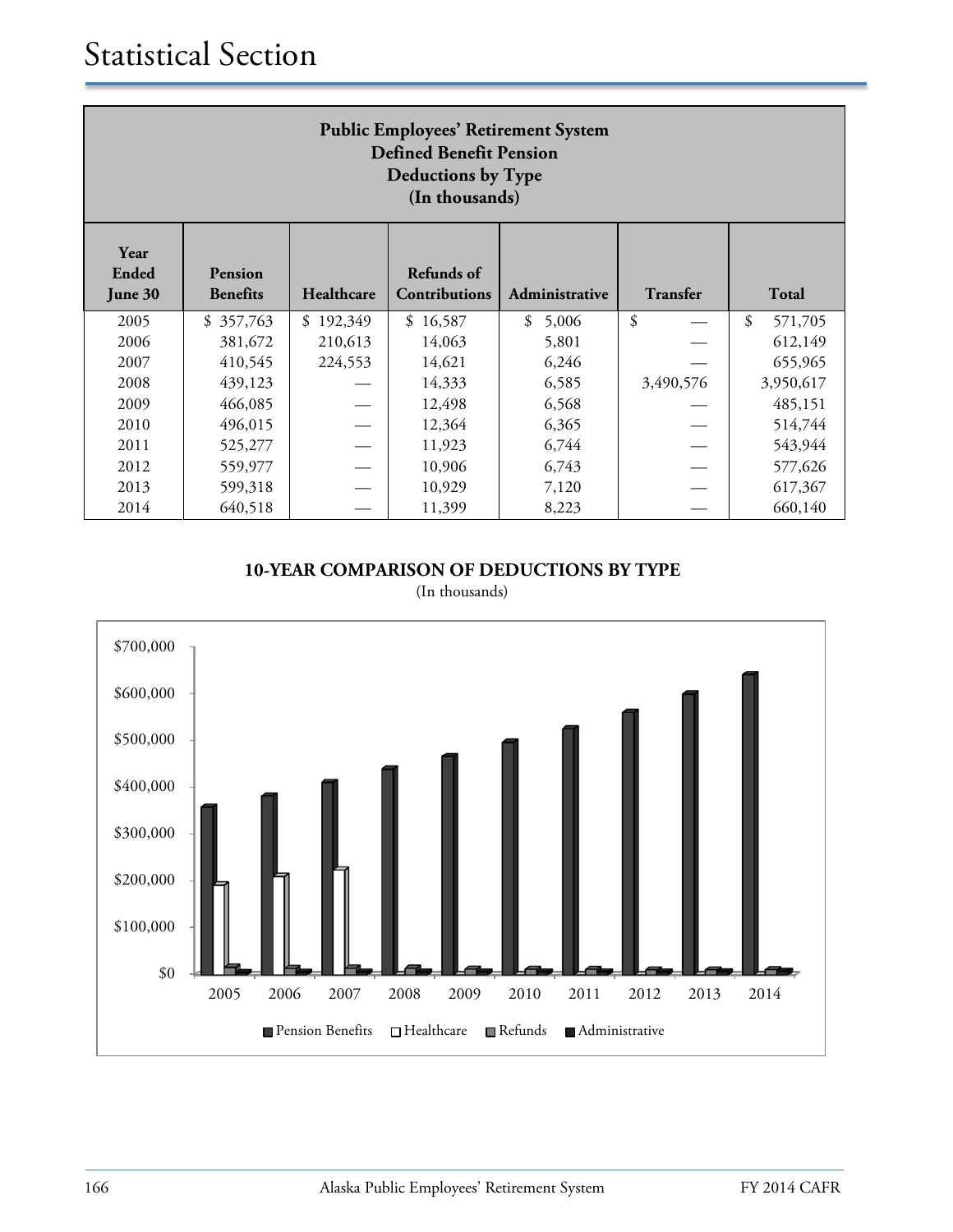| <b>Public Employees' Retirement System</b><br>Defined Benefit Alaska Retiree Healthcare Trust<br><b>Deductions by Type</b><br>(In thousands) |          |         |        |          |  |  |
|----------------------------------------------------------------------------------------------------------------------------------------------|----------|---------|--------|----------|--|--|
| Plan<br><b>Ended</b><br>Legal<br>Healthcare<br><b>Settlement Fees</b><br><b>Total</b><br>Administrative<br>June 30                           |          |         |        |          |  |  |
| 2008                                                                                                                                         | \$77,074 | \$1,948 | \$     | \$79,022 |  |  |
| 2009                                                                                                                                         | 256,408  | 14,004  |        | 270,412  |  |  |
| 2010                                                                                                                                         | 312,901  | 8,226   | 86,428 | 407,555  |  |  |
| 2011                                                                                                                                         | 299,196  | 7,806   |        | 307,002  |  |  |
| 2012                                                                                                                                         | 399,923  | 8,229   |        | 348,152  |  |  |
| 2013                                                                                                                                         | 370,314  | 8,325   |        | 378,639  |  |  |
| 2014                                                                                                                                         | 355,487  | 11,679  |        | 367,166  |  |  |





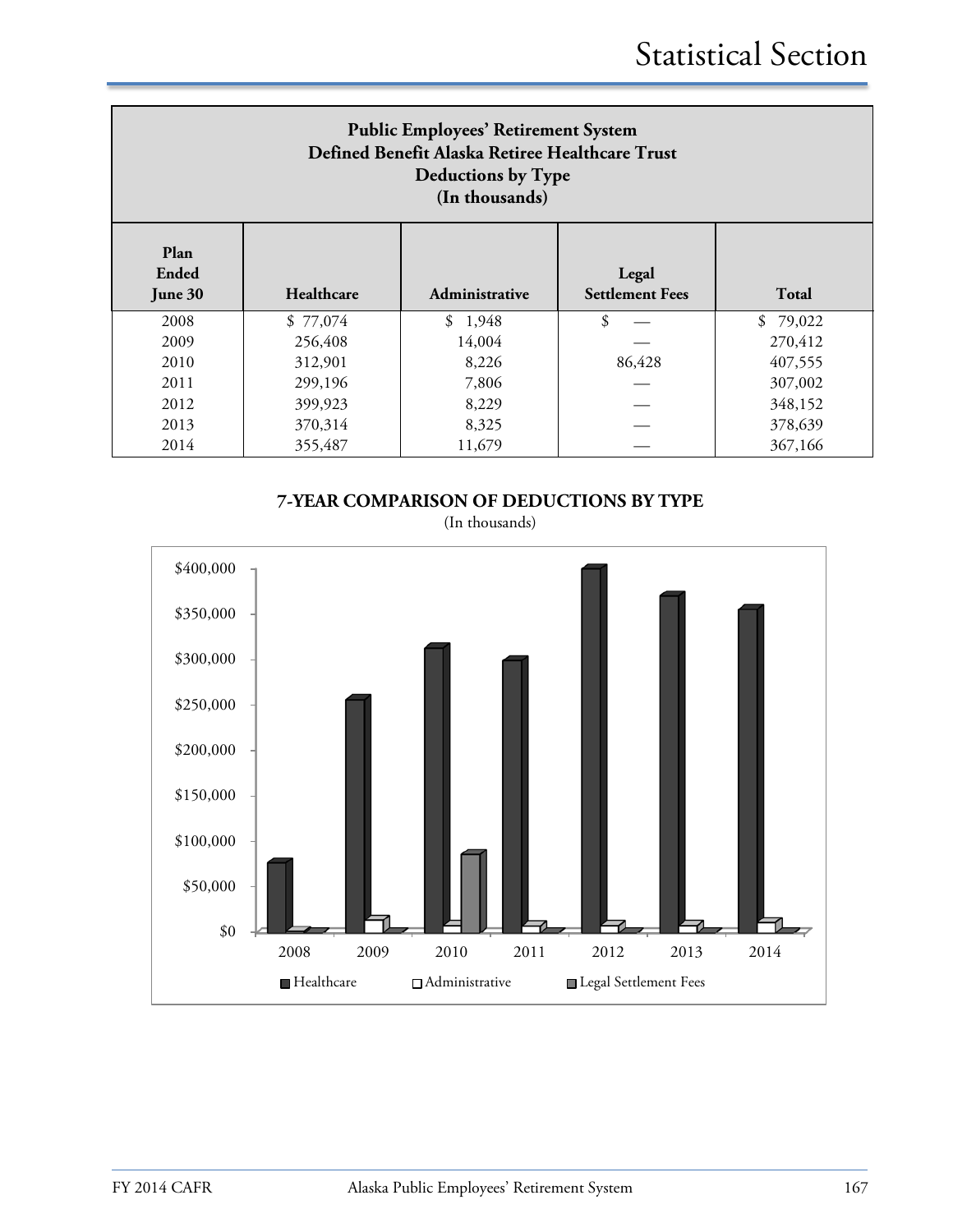| <b>Public Employees' Retirement System</b><br><b>Defined Contribution Retirement Participant Directed</b><br>Deductions by Type<br>(In thousands)     |           |          |       |           |  |  |
|-------------------------------------------------------------------------------------------------------------------------------------------------------|-----------|----------|-------|-----------|--|--|
| Plan<br>Refund of<br>Ended<br><b>Prior Year Forfeiture</b><br><b>Contributions</b><br>Payable Adjustment<br><b>Total</b><br>Administrative<br>June 30 |           |          |       |           |  |  |
| 2007                                                                                                                                                  | \$<br>332 | \$<br>31 | \$    | \$<br>363 |  |  |
| 2008                                                                                                                                                  | 826       | 169      |       | 995       |  |  |
| 2009                                                                                                                                                  | 1,386     | 146      |       | 1,532     |  |  |
| 2010                                                                                                                                                  | 3,029     | 335      |       | 3,364     |  |  |
| 2011                                                                                                                                                  | 6,273     | 1,664    |       | 7,937     |  |  |
| 2012                                                                                                                                                  | 9,230     | 1,462    |       | 10,692    |  |  |
| 2013                                                                                                                                                  | 12,872    | 1,879    | 9,166 | 23,917    |  |  |
| 2014                                                                                                                                                  | 19,104    | 2,324    |       | 21,428    |  |  |

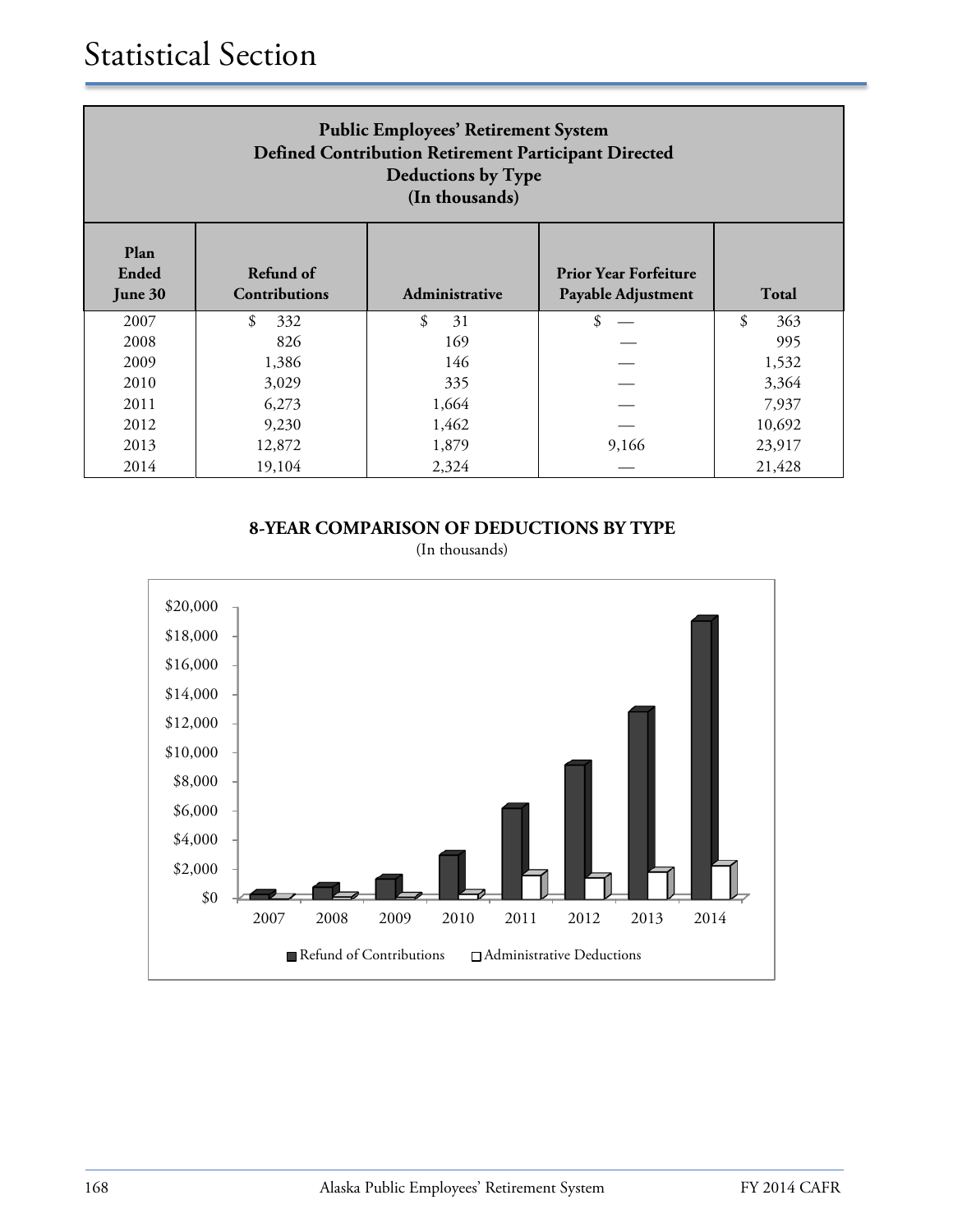| <b>Public Employees' Retirement System</b><br>Defined Contribution Retirement Occupational Death & Disability - All Other<br><b>Deductions by Type</b><br>(In thousands) |                                   |                |              |  |
|--------------------------------------------------------------------------------------------------------------------------------------------------------------------------|-----------------------------------|----------------|--------------|--|
| Plan<br><b>Ended</b><br>June 30                                                                                                                                          | <b>Pension</b><br><b>Benefits</b> | Administrative | <b>Total</b> |  |
| 2008                                                                                                                                                                     | \$                                | \$             | \$           |  |
| 2009                                                                                                                                                                     |                                   |                |              |  |
| 2010                                                                                                                                                                     |                                   |                |              |  |
| 2011                                                                                                                                                                     |                                   |                |              |  |
| 2012                                                                                                                                                                     |                                   |                |              |  |
| 2013                                                                                                                                                                     | 50                                |                | 50           |  |
| 2014                                                                                                                                                                     |                                   |                |              |  |

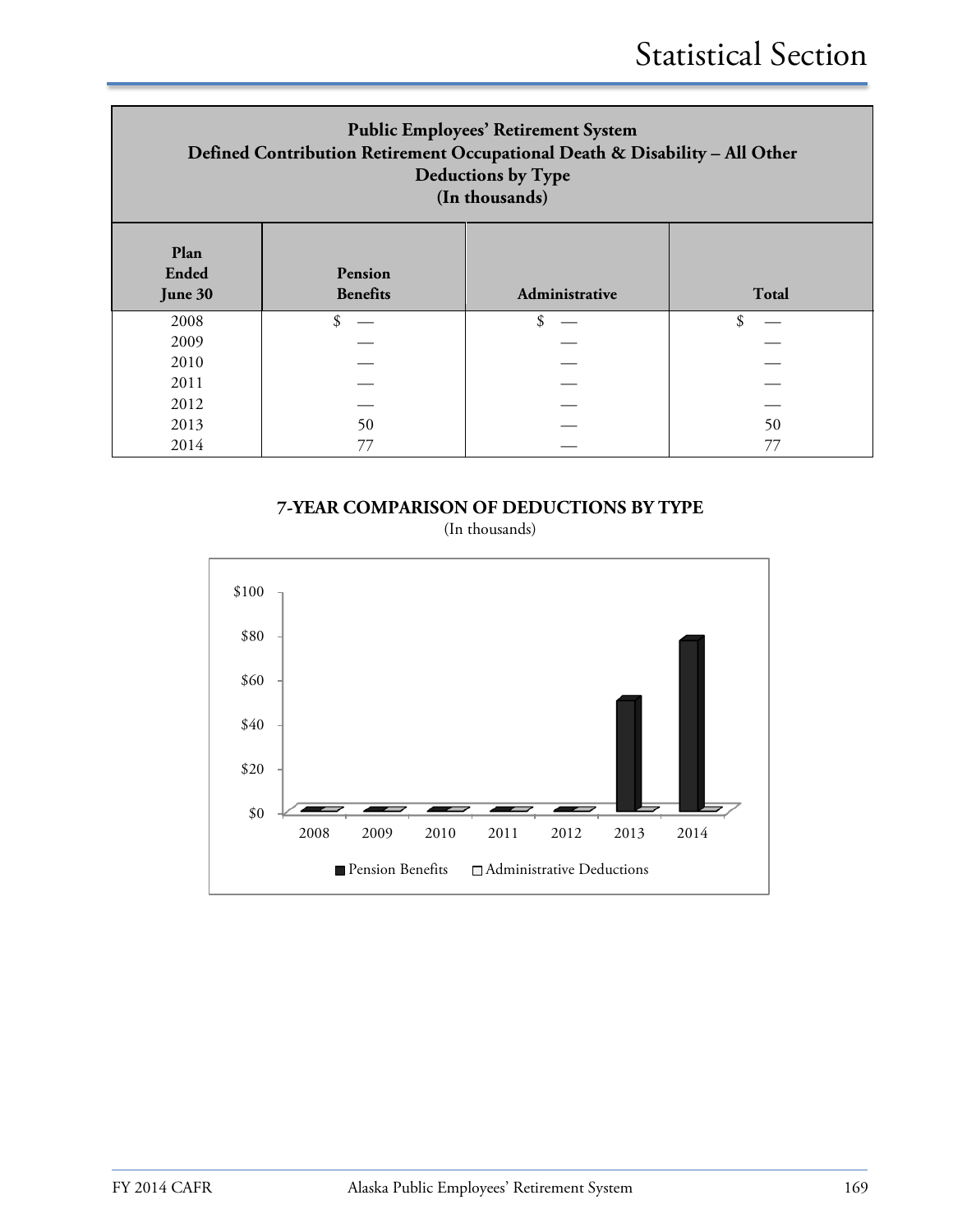| <b>Public Employees' Retirement System</b><br>Defined Contribution Retirement Occupational Death & Disability - Peace Officers & Firefighters<br><b>Deductions by Type</b><br>(In thousands) |         |                |              |  |  |
|----------------------------------------------------------------------------------------------------------------------------------------------------------------------------------------------|---------|----------------|--------------|--|--|
| Plan<br><b>Ended</b><br>June 30                                                                                                                                                              | Pension | Administrative | <b>Total</b> |  |  |
| 2008                                                                                                                                                                                         |         |                |              |  |  |
| 2009                                                                                                                                                                                         |         |                |              |  |  |
| 2010                                                                                                                                                                                         |         |                |              |  |  |
| 2011                                                                                                                                                                                         | 40      |                | 40           |  |  |
| 2012                                                                                                                                                                                         | 47      |                | 47           |  |  |
| 2013                                                                                                                                                                                         | 47      |                | 47           |  |  |
| 2014                                                                                                                                                                                         | 47      |                | 47           |  |  |

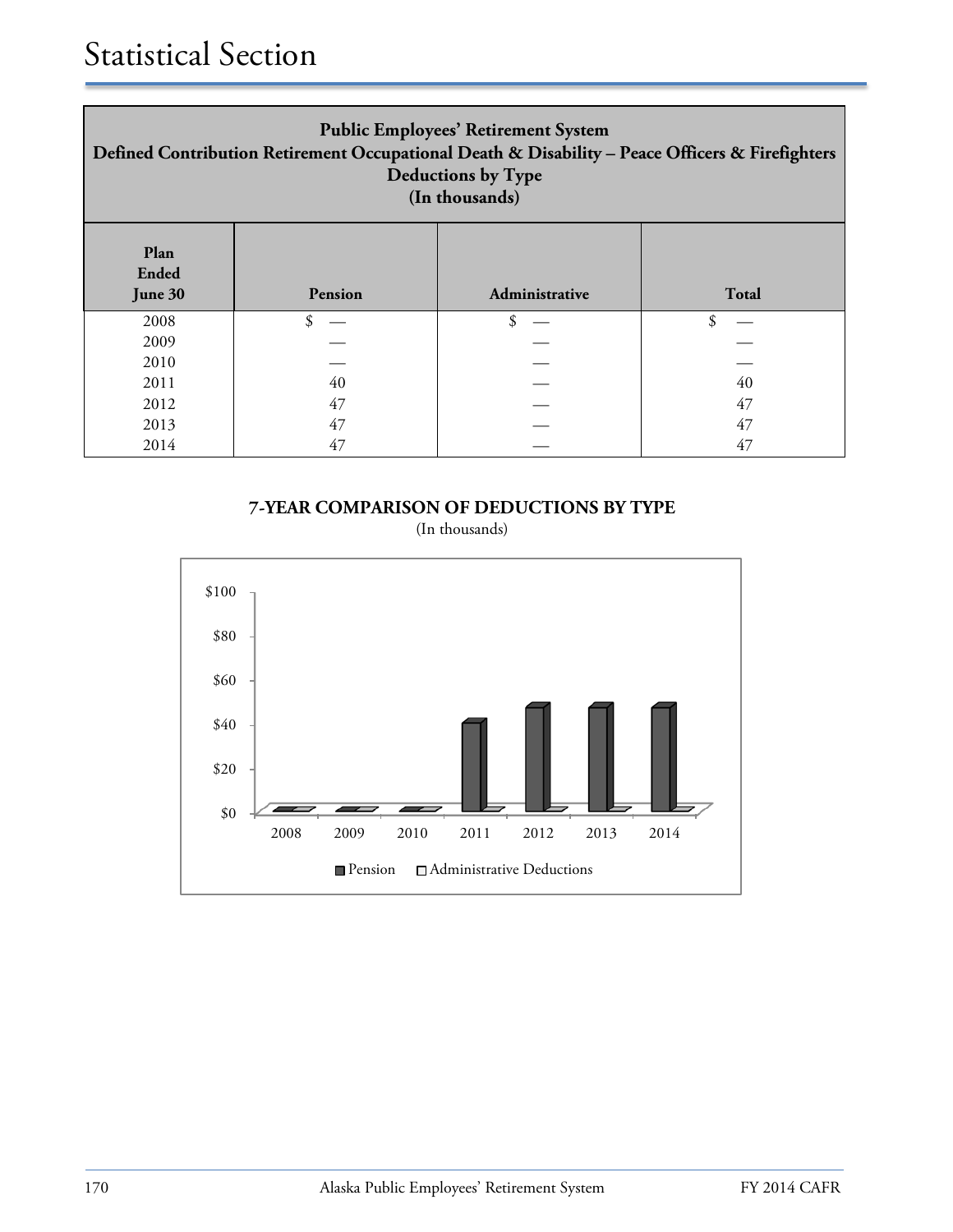| <b>Public Employees' Retirement System</b><br>Defined Contribution Retirement Retiree Medical Plan<br><b>Deductions by Type</b><br>(In thousands) |            |                |       |  |  |
|---------------------------------------------------------------------------------------------------------------------------------------------------|------------|----------------|-------|--|--|
| Plan<br><b>Ended</b><br>June 30                                                                                                                   | Healthcare | Administrative | Total |  |  |
| 2008                                                                                                                                              | \$         | \$             | \$    |  |  |
| 2009                                                                                                                                              |            |                |       |  |  |
| 2010                                                                                                                                              |            |                |       |  |  |
| 2011                                                                                                                                              |            |                |       |  |  |
| 2012                                                                                                                                              |            |                |       |  |  |
|                                                                                                                                                   |            |                |       |  |  |
| 2013                                                                                                                                              |            | 10             | 10    |  |  |

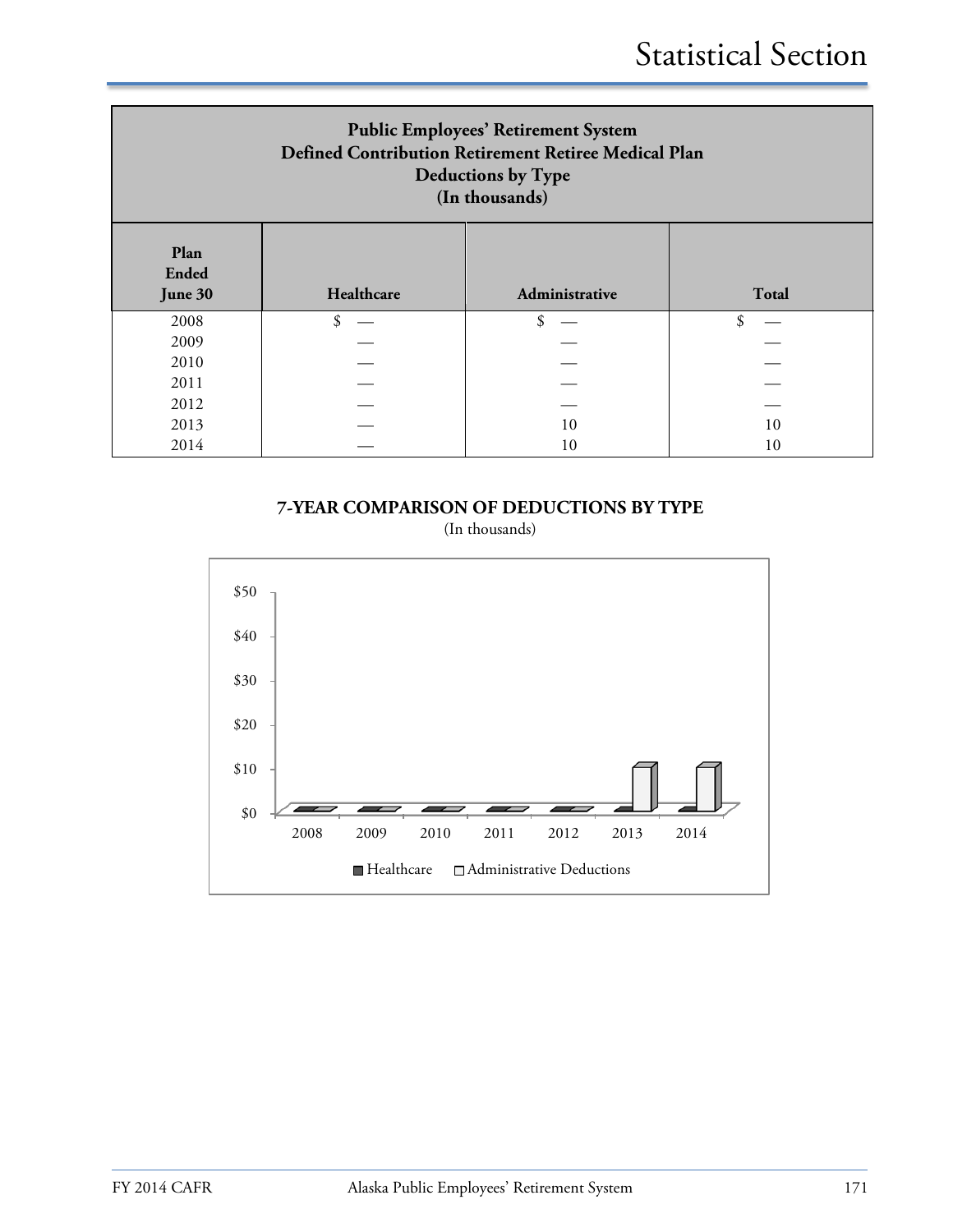| <b>Public Employees' Retirement System</b><br>Defined Contribution Retirement Healthcare Reimbursement Arrangement<br>Deductions by Type<br>(In thousands) |    |   |   |  |  |
|------------------------------------------------------------------------------------------------------------------------------------------------------------|----|---|---|--|--|
| Plan<br><b>Ended</b><br>Healthcare<br><b>Total</b><br>Administrative<br>June 30                                                                            |    |   |   |  |  |
| 2008                                                                                                                                                       | \$ |   |   |  |  |
| 2009                                                                                                                                                       |    |   |   |  |  |
| 2010                                                                                                                                                       |    |   |   |  |  |
| 2011                                                                                                                                                       |    |   |   |  |  |
| 2012                                                                                                                                                       |    |   |   |  |  |
| 2013                                                                                                                                                       |    | q | 9 |  |  |
| 2014                                                                                                                                                       |    |   | Q |  |  |

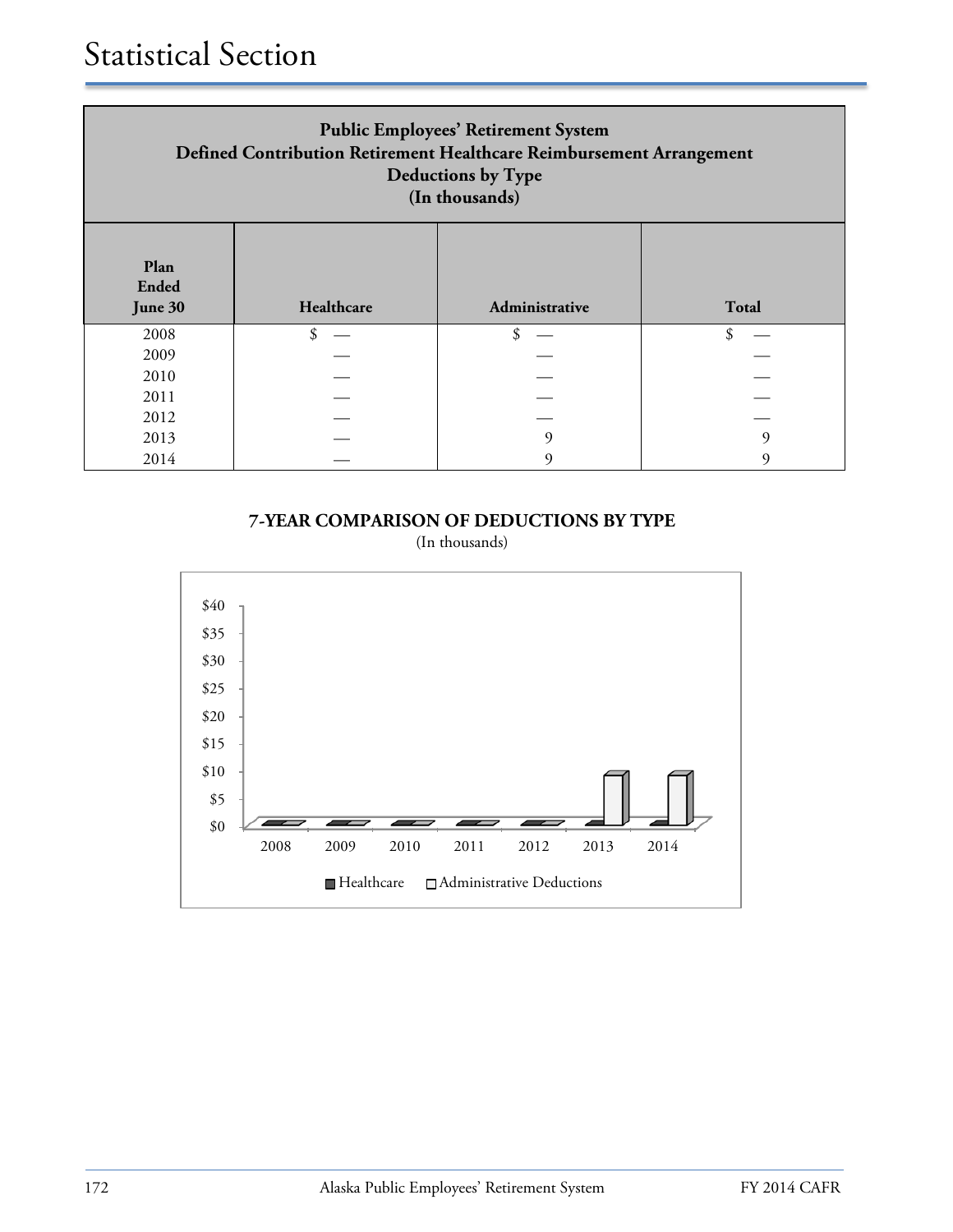| <b>Public Employees' Retirement System</b><br><b>Schedule of Average Benefit Payments</b><br><b>New Benefit Recipients</b> |                                  |                |                           |                |                |                |                           |  |
|----------------------------------------------------------------------------------------------------------------------------|----------------------------------|----------------|---------------------------|----------------|----------------|----------------|---------------------------|--|
|                                                                                                                            | <b>Years of Credited Service</b> |                |                           |                |                |                |                           |  |
|                                                                                                                            | $0 - 4$                          | $5 - 9$        | $10 - 14$                 | $15 - 19$      | $20 - 24$      | $25 - 29$      | $30+$                     |  |
|                                                                                                                            |                                  |                | All Others                |                |                |                |                           |  |
| Period 7/1/07 - 6/30/08:<br>Average Monthly Benefit<br>Number of Recipients                                                | \$<br>586<br>69                  | \$548<br>315   | \$1,044<br>249            | \$1,655<br>222 | \$2,668<br>172 | \$3,642<br>170 | \$4,561<br>56             |  |
| Period 7/1/08 - 6/30/09:<br>Average Monthly Benefit<br>Number of Recipients                                                | \$534<br>71                      | \$554<br>341   | \$<br>988<br>216          | \$1,708<br>171 | \$2,693<br>154 | \$3,718<br>159 | \$4,723<br>47             |  |
| Period 7/1/09 - 6/30/10:<br>Average Monthly Benefit<br>Number of Recipients                                                | \$<br>485<br>93                  | \$579<br>367   | \$1,116<br>273            | \$1,763<br>217 | \$2,674<br>218 | \$4,008<br>200 | \$5,039<br>74             |  |
| Period 7/1/10 - 6/30/11:<br>Average Monthly Benefit<br>Number of Recipients                                                | \$<br>409<br>73                  | \$633<br>352   | \$1,150<br>270            | \$1,876<br>227 | \$2,690<br>172 | \$4,294<br>205 | \$5,226<br>105            |  |
| Period 7/1/11 - 6/30/12:<br>Average Monthly Benefit<br>Number of Recipients                                                | \$<br>407<br>67                  | \$610<br>351   | \$1,147<br>314            | \$1,931<br>204 | \$2,805<br>208 | \$4,214<br>188 | \$5,076<br>106            |  |
| Period 7/1/12 - 6/30/13:<br>Average Monthly Benefit<br>Number of Recipients                                                | \$<br>414<br>59                  | \$650<br>349   | \$1,179<br>365            | \$1,925<br>257 | \$2,879<br>206 | \$4,356<br>209 | \$5,208<br>132            |  |
|                                                                                                                            |                                  |                | Peace Officer/Firefighter |                |                |                |                           |  |
| Period 7/1/07 - 6/30/08:<br>Average Monthly Benefit<br>Number of Recipients                                                | \$1,522<br>6                     | \$950<br>13    | \$1,171<br>13             | \$2,378<br>20  | \$3,179<br>32  | \$3,837<br>18  | \$6,014<br>3              |  |
| Period 7/1/08 - 6/30/09:<br>Average Monthly Benefit<br>Number of Recipients                                                | \$<br>489<br>$\overline{2}$      | \$820<br>17    | \$979<br>11               | \$2,466<br>18  | \$3,152<br>23  | \$4,213<br>7   | \$4,894<br>5              |  |
| Period 7/1/09 - 6/30/10:<br>Average Monthly Benefit<br>Number of Recipients                                                | \$1,902<br>4                     | \$1,242        | \$1,459<br>16             | \$2,284<br>14  | \$3,179<br>28  | \$4,527<br>14  | \$4,695                   |  |
| Period 7/1/10 - 6/30/11:<br>Average Monthly Benefit<br>Number of Recipients                                                | \$525<br>1                       | \$<br>880<br>8 | \$1,469<br>18             | \$2,666<br>10  | \$3,743<br>24  | \$4,806<br>16  | \$5,661<br>8              |  |
| Period 7/1/11 - 6/30/12:<br>Average Monthly Benefit<br>Number of Recipients                                                | \$                               | \$1,159<br>13  | \$1,161<br>13             | \$3,142<br>12  | \$3,504<br>20  | \$4,673<br>17  | \$5,079<br>7              |  |
| Period 7/1/12 - 6/30/13:<br>Average Monthly Benefit<br>Number of Recipients                                                | \$                               | \$<br>865<br>9 | \$1,779<br>8              | \$2,762<br>19  | \$3,793<br>31  | \$4,983<br>18  | \$4,911<br>$\overline{4}$ |  |

"Average Monthly Benefit" includes post-retirement pension adjustments and cost-of-living increases.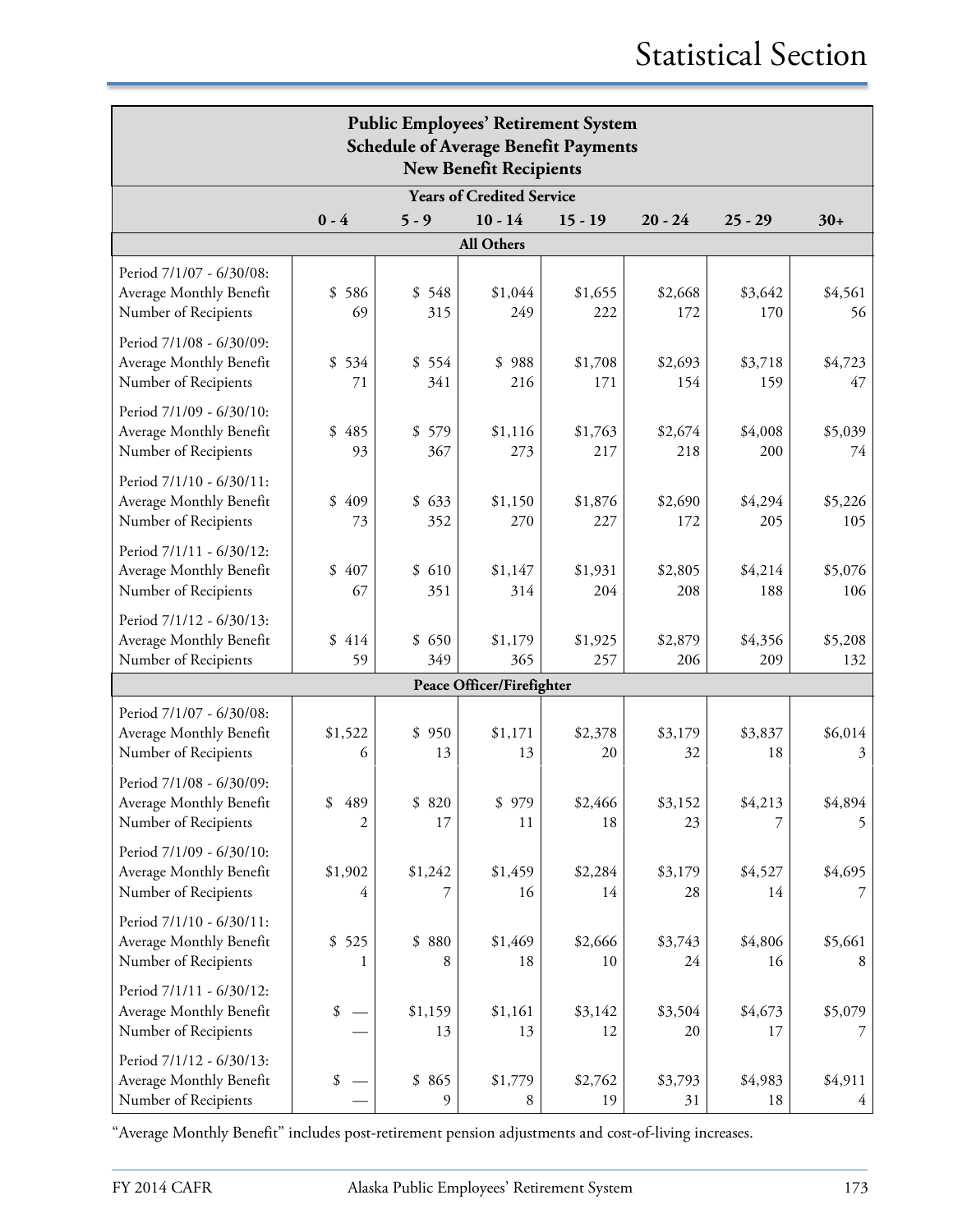| <b>Public Employees' Retirement System</b><br>Schedule of Pension and Healthcare Benefits Deductions by Type<br>(In thousands) |           |         |          |           |           |  |
|--------------------------------------------------------------------------------------------------------------------------------|-----------|---------|----------|-----------|-----------|--|
| Year<br>Ended<br>Healthcare<br><b>Disability</b><br><b>Survivor</b><br><b>Total</b><br>June 30<br><b>Service</b>               |           |         |          |           |           |  |
| 2005                                                                                                                           | \$332,179 | \$8,720 | \$16,864 | \$192,349 | \$550,112 |  |
| 2006                                                                                                                           | 355,841   | 7,779   | 18,052   | 210,613   | 592,285   |  |
| 2007                                                                                                                           | 383,516   | 7,603   | 19,426   | 224,553   | 635,098   |  |
| 2008                                                                                                                           | 405,775   | 8,460   | 24,888   | 235,474   | 674,597   |  |
| 2009                                                                                                                           | 436,656   | 6,644   | 22,785   | 245,328   | 711,413   |  |
| 2010                                                                                                                           | 464,735   | 6,539   | 24,741   | 283,095   | 779,110   |  |
| 2011                                                                                                                           | 492,808   | 5,821   | 26,648   | 323,843   | 849,120   |  |
| 2012                                                                                                                           | 543,789   | 5,528   | 28,651   | 339,923   | 917,891   |  |
| 2013                                                                                                                           | 563,172   | 5,276   | 30,870   | 395,939   | 995,257   |  |
| 2014                                                                                                                           | 601,705   | 5,630   | 33,183   | 415,926   | 1,056,444 |  |

#### **20-YEAR COMPARISON OF RETIREE MONTHLY COMPOSITE MEDICAL PREMIUMS**

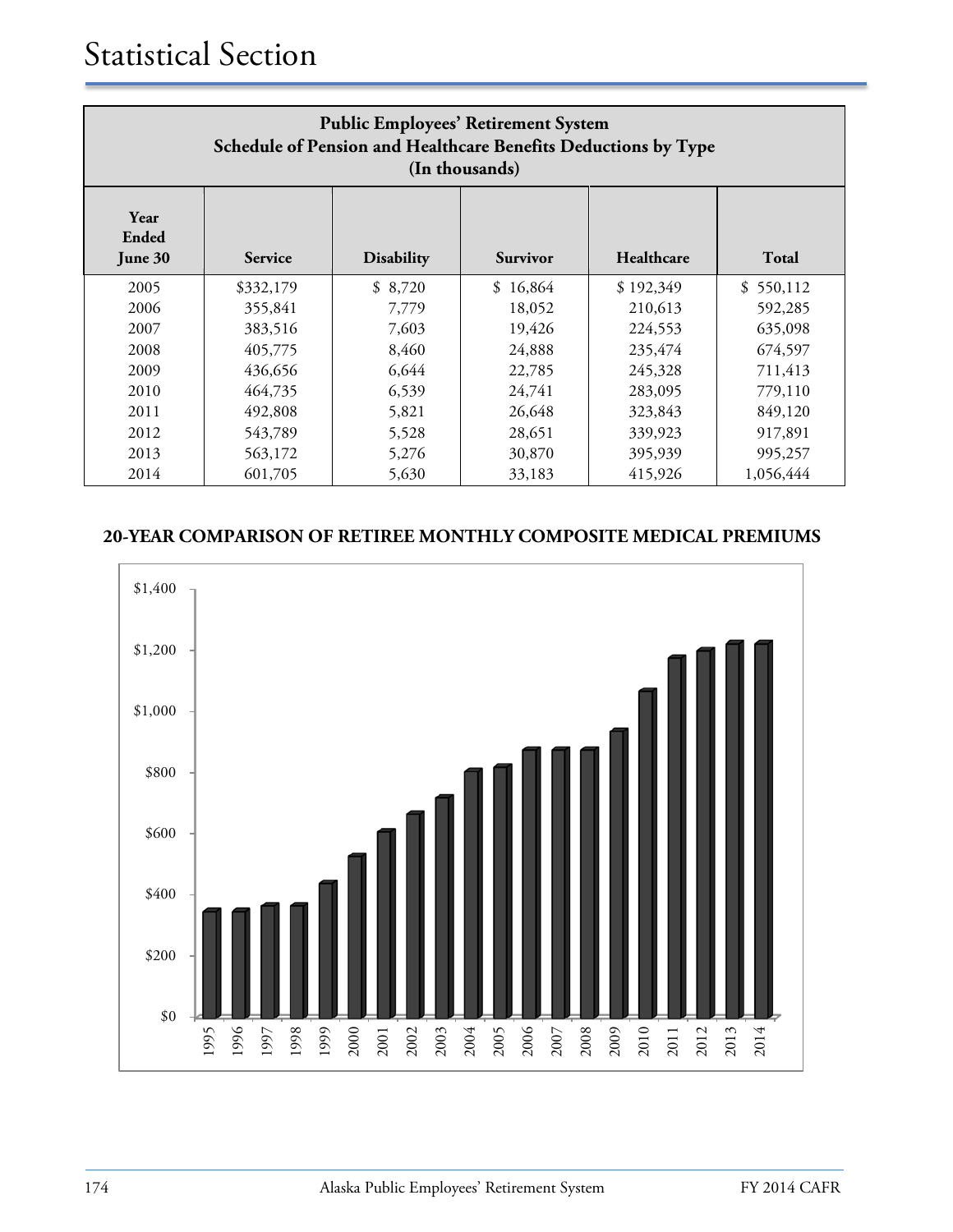| <b>Public Employees' Retirement System</b>     |        |                                |                  |                           |                        |              |                |                |                |
|------------------------------------------------|--------|--------------------------------|------------------|---------------------------|------------------------|--------------|----------------|----------------|----------------|
| Schedule of Pension Benefit Recipients by Type |        |                                |                  |                           |                        |              |                |                |                |
| of Pension Benefit and Option Selected         |        |                                |                  |                           |                        |              |                |                |                |
| Valuation as of June 30, 2013                  |        |                                |                  |                           |                        |              |                |                |                |
| Amount of                                      | Number | <b>Type of Pension Benefit</b> |                  |                           | <b>Option Selected</b> |              |                |                |                |
| <b>Monthly Pension Benefit</b>                 | of     | $\mathbf{1}$                   | $\mathbf{2}$     | 3                         | $\mathbf{1}$           | $\mathbf{2}$ | $\mathfrak{z}$ | $\overline{4}$ | 5              |
| Recipients<br><b>All Others</b>                |        |                                |                  |                           |                        |              |                |                |                |
| \$<br>300<br>1<br>$\overline{\phantom{a}}$     | 1,985  | 1,554                          | 429              | 2                         | 871                    | 388          | 281            | 61             | 384            |
| 600<br>301<br>$\overline{\phantom{a}}$         | 4,735  | 4,075                          | 636              | 24                        | 2,328                  | 1,181        | 765            | 260            | 201            |
| 601<br>900<br>$\sim$                           | 3,739  | 3,245                          | 472              | 22                        | 1,806                  | 949          | 578            | 227            | 179            |
| 901<br>1,200<br>$\overline{a}$                 | 3,029  | 2,663                          | 342              | 24                        | 1,413                  | 785          | 528            | 170            | 133            |
| 1,201<br>1,500<br>$\overline{\phantom{a}}$     | 2,489  | 2,206                          | 251              | 32                        | 1,126                  | 711          | 412            | 134            | 106            |
| 1,501<br>1,800                                 | 1,923  | 1,730                          | 154              | 39                        | 806                    | 565          | 340            | 114            | 98             |
| 1,801<br>2,100                                 | 1,583  | 1,447                          | 115              | 21                        | 658                    | 458          | 273            | 114            | 80             |
| 2,101<br>2,400<br>$\overline{\phantom{a}}$     | 1,352  | 1,256                          | 73               | 23                        | 522                    | 421          | 257            | 92             | 60             |
| 2,401<br>2,700<br>$\overline{\phantom{a}}$     | 1,116  | 1,042                          | 63               | 11                        | 445                    | 375          | 211            | 42             | 43             |
| 2,701<br>3,000<br>$\sim$                       | 890    | 851                            | 35               | 4                         | 337                    | 294          | 165            | 54             | 40             |
| 3,001<br>3,300<br>$\sim$                       | 754    | 720                            | 30               | 4                         | 259                    | 288          | 140            | 35             | 32             |
| 3,301<br>3,600<br>$\sim$                       | 613    | 597                            | 15               | $\mathbf{1}$              | 193                    | 244          | 114            | 34             | 28             |
| 3,601<br>3,900<br>$\sim$                       | 515    | 499                            | 15               | $\mathbf{1}$              | 183                    | 186          | 88             | 40             | 18             |
| 3,901<br>4,200<br>$\sim$                       | 471    | 466                            | 5                | $\boldsymbol{0}$          | 146                    | 191          | 102            | 20             | 12             |
| over \$4,200                                   | 1,704  | 1,681                          | 17               | 6                         | 505                    | 700          | 350            | 101            | 48             |
| Totals                                         | 26,898 | 24,032                         | 2,652            | 214                       | 11,598                 | 7,736        | 4,604          | 1,498          | 1,462          |
|                                                |        |                                |                  | Peace Officer/Firefighter |                        |              |                |                |                |
| \$<br>300<br>1<br>$\sim$                       | 53     | 30                             | 23               |                           | 28                     | 11           | 1              | 3              | 10             |
| 600<br>$301 -$                                 | 171    | 110                            | 60               | 1                         | 84                     | 40           | 25             | 9              | 13             |
| 601<br>900<br>$\overline{\phantom{a}}$         | 156    | 89                             | 64               | 3                         | 89                     | 39           | 8              | 12             | 8              |
| 901<br>1,200<br>$\overline{\phantom{a}}$       | 170    | 115                            | 54               | 1                         | 89                     | 38           | 19             | 13             | 11             |
| 1,201<br>1,500<br>$\sim$                       | 172    | 124                            | 46               | $\boldsymbol{2}$          | 93                     | 39           | 21             | 7              | 12             |
| 1,501<br>1,800<br>$\sim$                       | 135    | 108                            | 26               | $\mathbf 1$               | 55                     | 41           | 20             | 12             | $\overline{7}$ |
| 1,801<br>2,100<br>$\overline{a}$               | 168    | 129                            | 35               | 4                         | 67                     | 51           | 30             | 13             | $\overline{7}$ |
| 2,101<br>2,400<br>$\overline{\phantom{a}}$     | 196    | 153                            | 35               | 8                         | 83                     | 67           | 24             | 14             | $\,8\,$        |
| 2,401<br>2,700                                 | 218    | 197                            | 18               | 3                         | 69                     | 88           | 33             | 18             | 10             |
| 3,000<br>2,701                                 | 250    | 230                            | 18               | $\overline{2}$            | 69                     | 110          | $44$           | 16             | 11             |
| $3,001 -$<br>3,300                             | 215    | 196                            | 14               | 5                         | 60                     | 97           | 31             | 15             | 12             |
| $3,301 -$<br>3,600                             | 202    | 189                            | 11               | $\overline{c}$            | 55                     | 104          | 25             | 14             | 4              |
| $3,601 -$<br>3,900                             | 192    | 187                            | $\mathfrak{Z}$   | $\overline{\mathbf{c}}$   | 54                     | 89           | 24             | 16             | 9              |
| $3,901 -$<br>4,200                             | 158    | 155                            | $\boldsymbol{2}$ | $\,1$                     | 40                     | 80           | 21             | 13             | $\overline{4}$ |
| over \$4,200                                   | 511    | 500                            | 10               | $\,1$                     | 108                    | 281          | 60             | 46             | 16             |
| Totals                                         | 2,967  | 2,512                          | 419              | 36                        | 1,043                  | 1,175        | 386            | 221            | 142            |

#### **Type of Pension Benefit Option Selected**

- 
- 

1 - Regular retirement 1 - Whole Life Annuity

2 - Survivor payment 2 - 75% Joint and Contingent Annuity

3 - Disability 3 - 50% Joint and Contingent Annuity

4 - 66-2/3% Joint and Survivor Annuity

5 - Level Income Option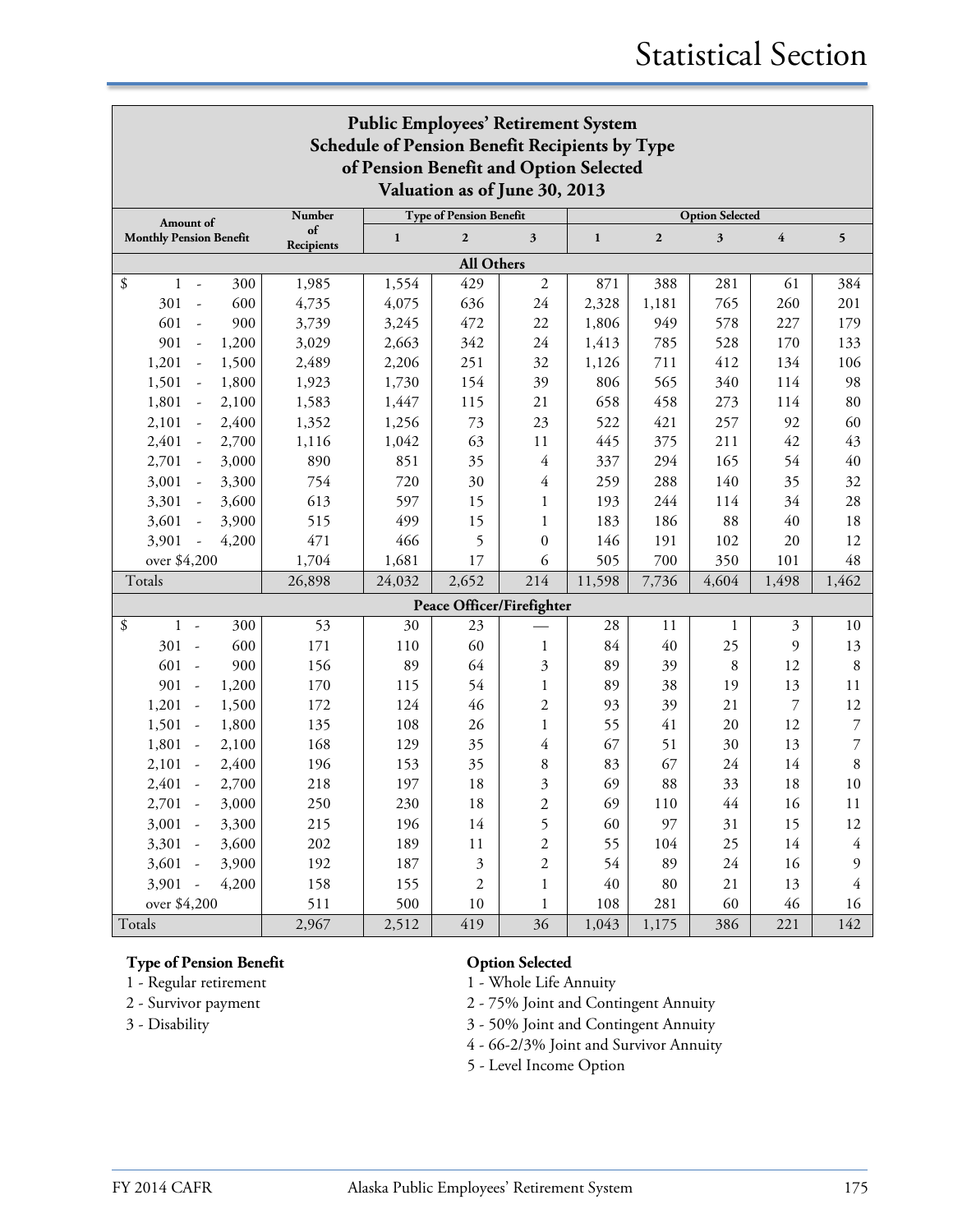| <b>Public Employees' Retirement System</b><br><b>System Membership by Status</b> |        |                                                      |                                      |                                                      |        |  |  |
|----------------------------------------------------------------------------------|--------|------------------------------------------------------|--------------------------------------|------------------------------------------------------|--------|--|--|
| Year<br>Ended<br>June 30                                                         | Active | Retirees,<br>Disabilitants &<br><b>Beneficiaries</b> | <b>Vested</b><br><b>Terminations</b> | <b>Nonvested</b><br><b>Terminations</b><br>w/Balance | Total  |  |  |
| 2004                                                                             | 33,612 | 19,572                                               | 5,965                                | 11,860                                               | 71,009 |  |  |
| 2005                                                                             | 33,730 | 20,703                                               | 6,105                                | 12,761                                               | 73,299 |  |  |
| 2006                                                                             | 34,071 | 21,901                                               | 6,219                                | 14,155                                               | 76,346 |  |  |
| 2007                                                                             | 31,362 | 22,997                                               | 6,398                                | 14,902                                               | 75,659 |  |  |
| 2008                                                                             | 28,850 | 24,082                                               | 6,627                                | 14,930                                               | 74,489 |  |  |
| 2009                                                                             | 27,565 | 25,015                                               | 6,566                                | 14,626                                               | 73,772 |  |  |
| 2010                                                                             | 26,442 | 26,237                                               | 6,253                                | 14,543                                               | 73,475 |  |  |
| 2011                                                                             | 24,393 | 27,359                                               | 6,414                                | 14,028                                               | 72,194 |  |  |
| 2012                                                                             | 22,730 | 28,540                                               | 6,294                                | 13,552                                               | 71,116 |  |  |
| 2013                                                                             | 20,955 | 29,865                                               | 6,230                                | 13,162                                               | 70,212 |  |  |

#### **10-YEAR COMPARISON OF ACTIVE MEMBERS AND RETIREES, DISABILITANTS, AND BENEFICIARIES**

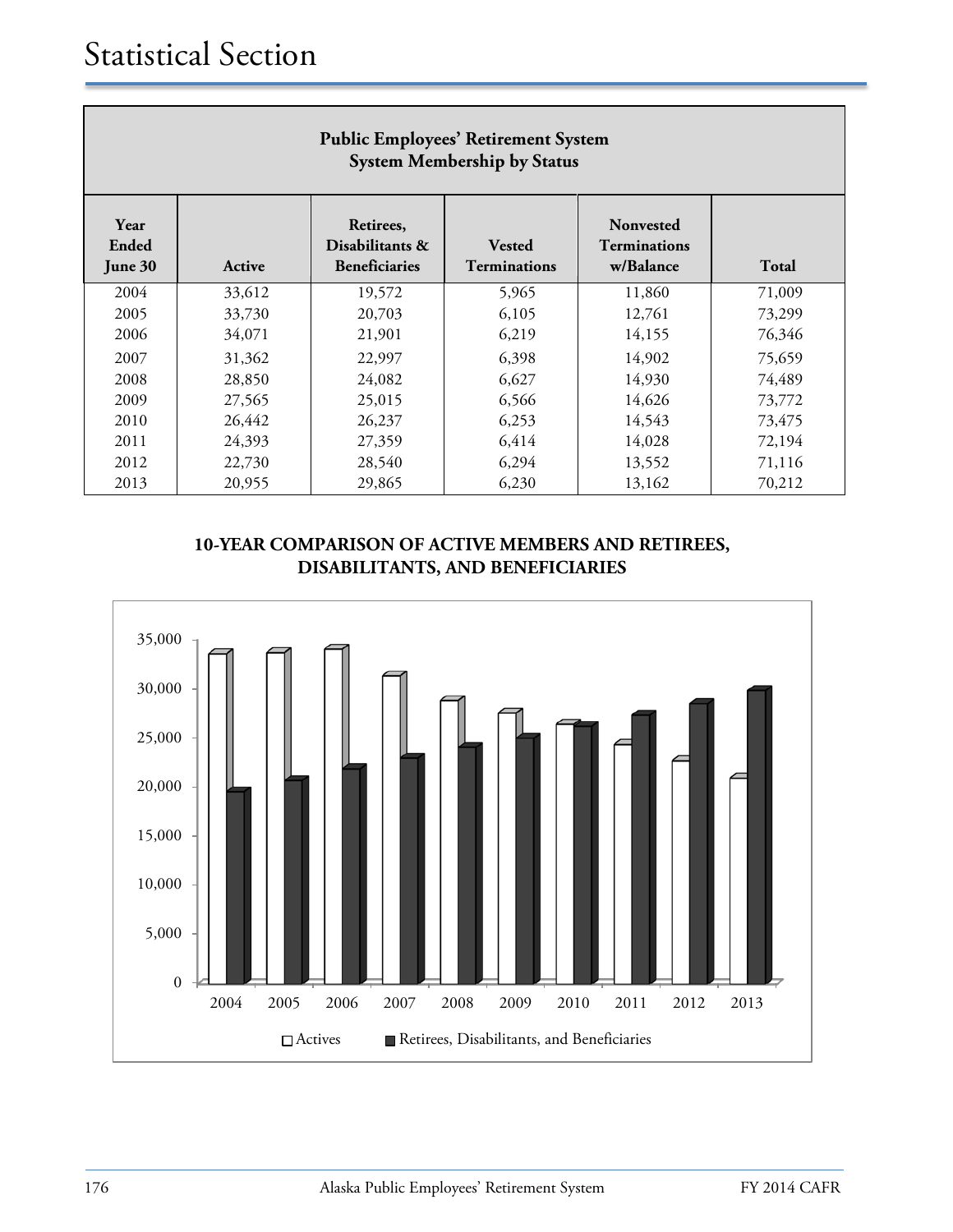| <b>Public Employees' Retirement System</b><br><b>Principal Participating Employers</b><br>June 30, 2014 |                               |                |                                                            |  |  |  |
|---------------------------------------------------------------------------------------------------------|-------------------------------|----------------|------------------------------------------------------------|--|--|--|
| Employer                                                                                                | Non-retired<br><b>Members</b> | Rank           | Percentage of<br>of Total<br>Non-retired<br><b>Members</b> |  |  |  |
| State of Alaska                                                                                         | 26,543                        | 1              | 42.6%                                                      |  |  |  |
| Anchorage School District                                                                               | 5,121                         | $\overline{2}$ | 8.2                                                        |  |  |  |
| University of Alaska                                                                                    | 4,112                         | 3              | 6.6                                                        |  |  |  |
| <b>Total</b>                                                                                            | 35,776                        |                | 57.4%                                                      |  |  |  |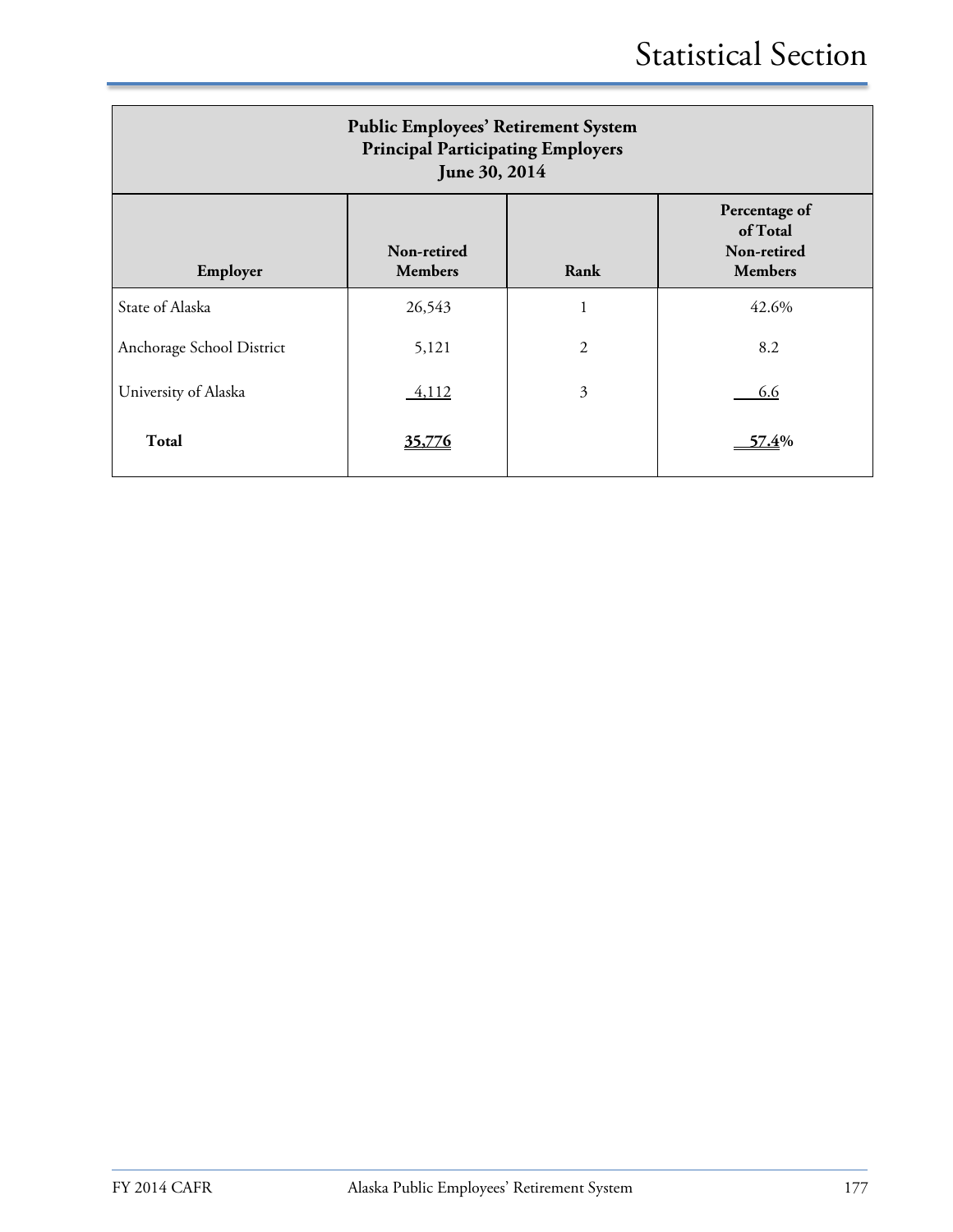#### **Public Employees' Retirement System Participating Employers** at June 30, 2014

Akutan, City of Alaska, State of Alaska Gasline Development Corporation Alaska Gateway School District Alaska Housing Finance Corporation Alaska Municipal League Aleutian Housing Authority Aleutian Region School District Aleutians East Borough Aleutians East Borough School District Allakaket, City of Anchorage, Municipality of Anchorage Community Development Authority Anchorage School District Anderson, City of Aniak, City of Annette Island School District Atka, City of

Baranof Island Housing Authority Barrow, City of Bartlett Regional Hospital Bering Straits Regional Housing Authority Bering Strait School District Bethel, City of Bristol Bay Borough Bristol Bay Borough School District Bristol Bay Regional Housing Authority

Chatham School District Chugach School District Cook Inlet Housing Authority Copper River Basin Regional Housing Authority Copper River School District Cordova, City of Cordova City School District Cordova Community Medical Center Craig, City of Craig City School District

Delta-Greely School District Delta Junction, City of Denali Borough Denali Borough School District Dillingham, City of Dillingham City School District

Eek, City of Egegik, City of Elim, City of

Fairbanks, City of Fairbanks North Star Borough Fairbanks North Star Borough School District Fort Yukon, City of

Galena, City of Galena City School District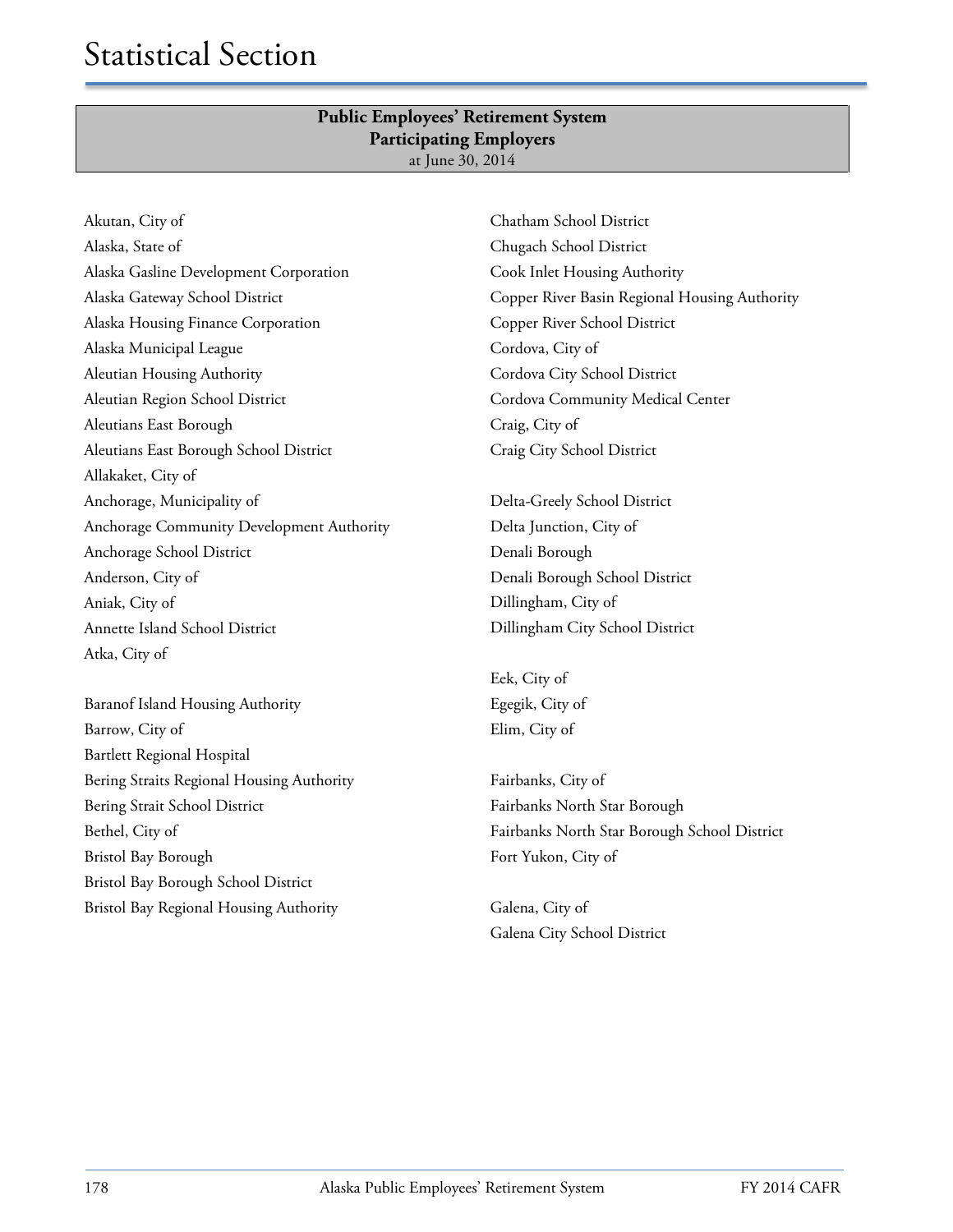#### **Public Employees' Retirement System Participating Employers** at June 30, 2014 (continued)

Haines Borough Haines Borough School District Homer, City of Hoonah, City of Hoonah City School District Hooper Bay, City of Huslia, City of Hydaburg City School District

Iditarod Area School District Ilisagvik College Interior Regional Housing Authority Inter-Island Ferry Authority

Juneau School District, City and Borough of Juneau, City and Borough of

Kachemak, City of Kake City School District Kaltag, City of Kashunamiut School District Kenai, City of Kenai Peninsula Borough Kenai Peninsula Borough School District Ketchikan, City of Ketchikan Gateway Borough Ketchikan Gateway Borough School District King Cove, City of Kivalina, City of Klawock, City of Klawock City School District Kodiak, City of Kodiak Island Borough Kodiak Island Borough School District Kotzebue, City of

Koyuk, City of Kuspuk School District Lake and Peninsula Borough Lake and Peninsula Borough School District Lower Kuskokwim School District Lower Yukon School District

Matanuska-Susitna Borough Matanuska-Susitna Borough School District Mekoryuk, City of

Nenana, City of Nenana City School District Nome, City of Nome City School District Nome Joint Utility System Noorvik, City of North Pacific Fishery Management Council North Pacific Rim Housing Authority North Pole, City of North Slope Borough North Slope Borough School District Northwest Arctic Borough Northwest Arctic Borough School District Northwest Inupiat Housing Authority Nulato, City of

Palmer, City of Pelican, City of Pelican City School District Petersburg Borough Petersburg City School District Petersburg Medical Center Pribilof School District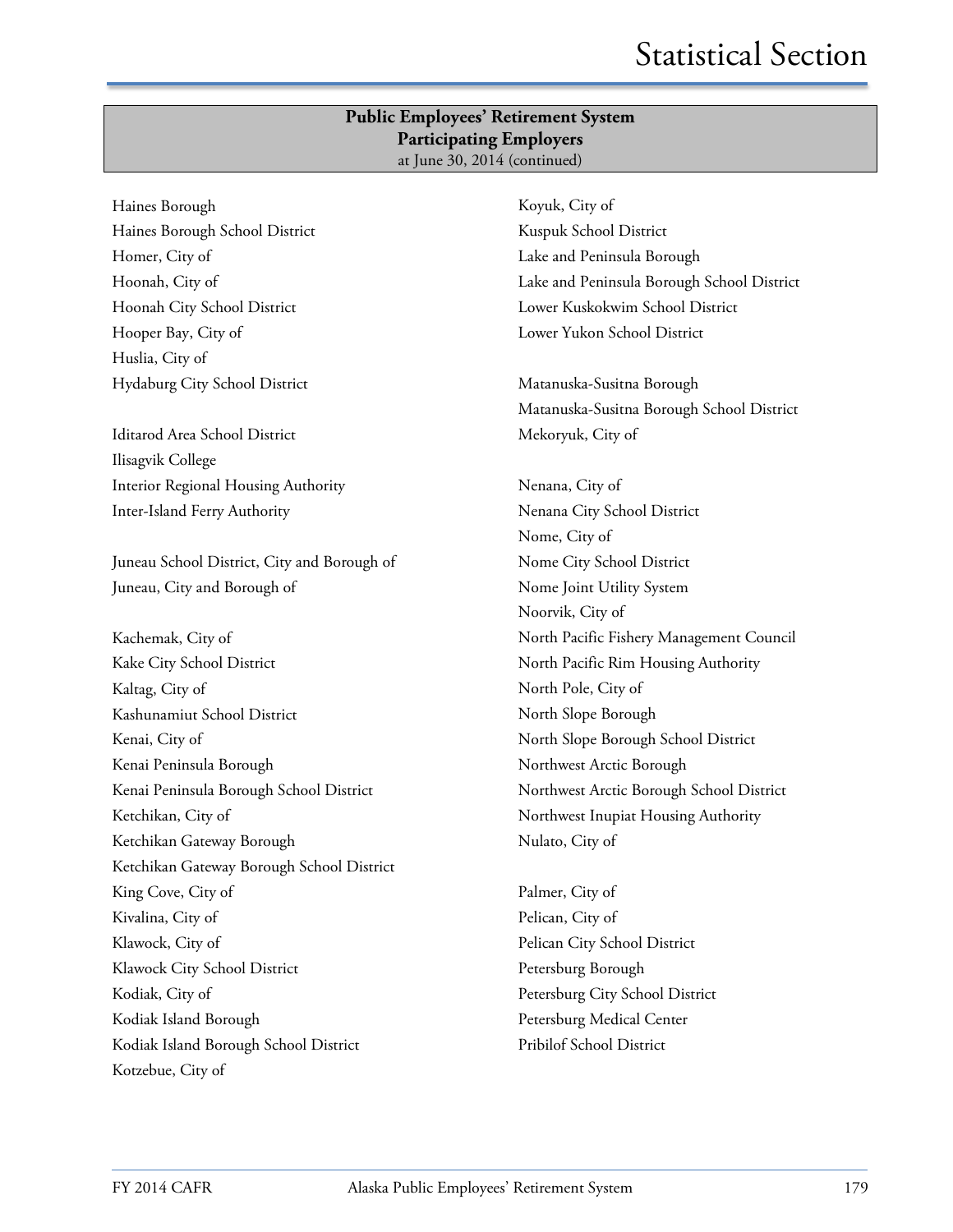#### **Public Employees' Retirement System Participating Employers** at June 30, 2014 (continued)

Saint George, City of Saint Mary's School District Saint Paul, City of Sand Point, City of Saxman, City of Saxman Seaport Selawik, City of Seldovia, City of Seward, City of Shaktoolik, City of Sitka Borough School District Sitka, City and Borough of Sitka Community Hospital Skagway City School District Skagway, Municipality of Soldotna, City of Southeast Island School District Southeast Regional Resource Center Southwest Region School District Special Education Service Agency

Tagiugmiullu Nunamiullu Housing Authority Tanana, City of Tanana School District

Thorne Bay, City of Tlingit-Haida Regional Housing Authority Toksook Bay, City of

Unalakleet, City of Unalaska, City of Unalaska City School District University of Alaska Upper Kalskag, City of

Valdez, City of Valdez City School District

Wasilla, City of Whittier, City of Wrangell, City and Borough of Wrangell Public School District

Yakutat, City and Borough of Yakutat School District Yukon Flats School District Yukon-Koyukuk School District Yupiit School District